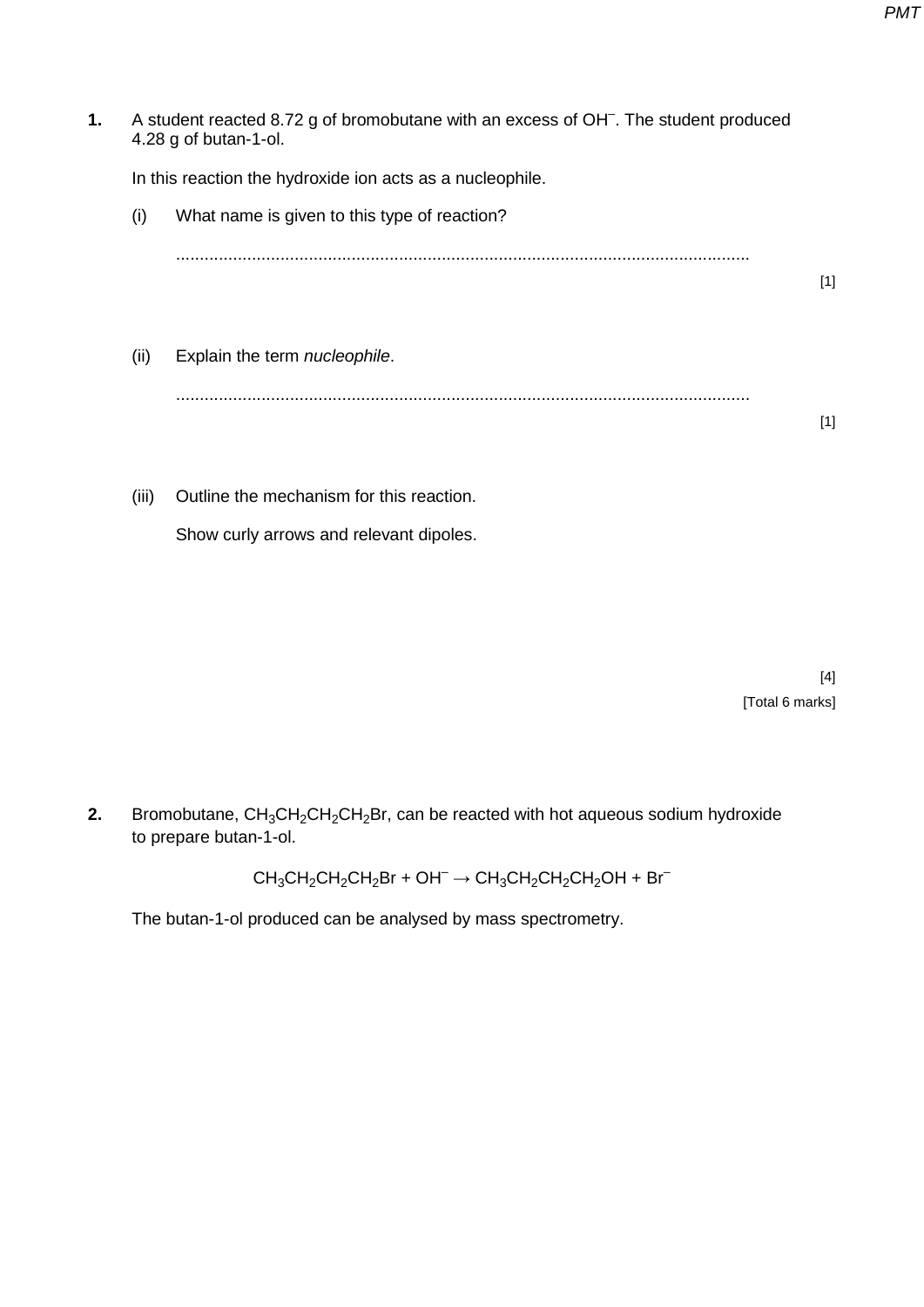- (i) Predict **two** fragment ions that you would expect to see in the mass spectrum of butan-1-ol and state the *m*/*z* value of each ion. ......................................................................................................................... ......................................................................................................................... [2] (ii) State a use of mass spectrometry outside of the laboratory. ......................................................................................................................... [1] [Total 3 marks]
- **3.** Ethanol, C<sub>2</sub>H<sub>5</sub>OH, is manufactured on a large scale for a wide range of uses such as alcoholic drinks, as an industrial solvent and as a raw material for the synthesis of many organic compounds.

Ethanol,  $C_2H_5OH$ , is manufactured on a large scale by two methods:

Fermentation, using yeast, of sugars, such as glucose,  $C_6H_{12}O_6$ .

 $C_6H_{12}O_6(aq) \rightarrow 2C_2H_5OH(aq) + 2CO_2(g)$ 

The ethanol is then distilled off.

• Hydration of ethene,  $C_2H_4$ , with steam in the presence of an acid catalyst.

 $C_2H_4(q) + H_2O(q) \rightarrow C_2H_5OH(q)$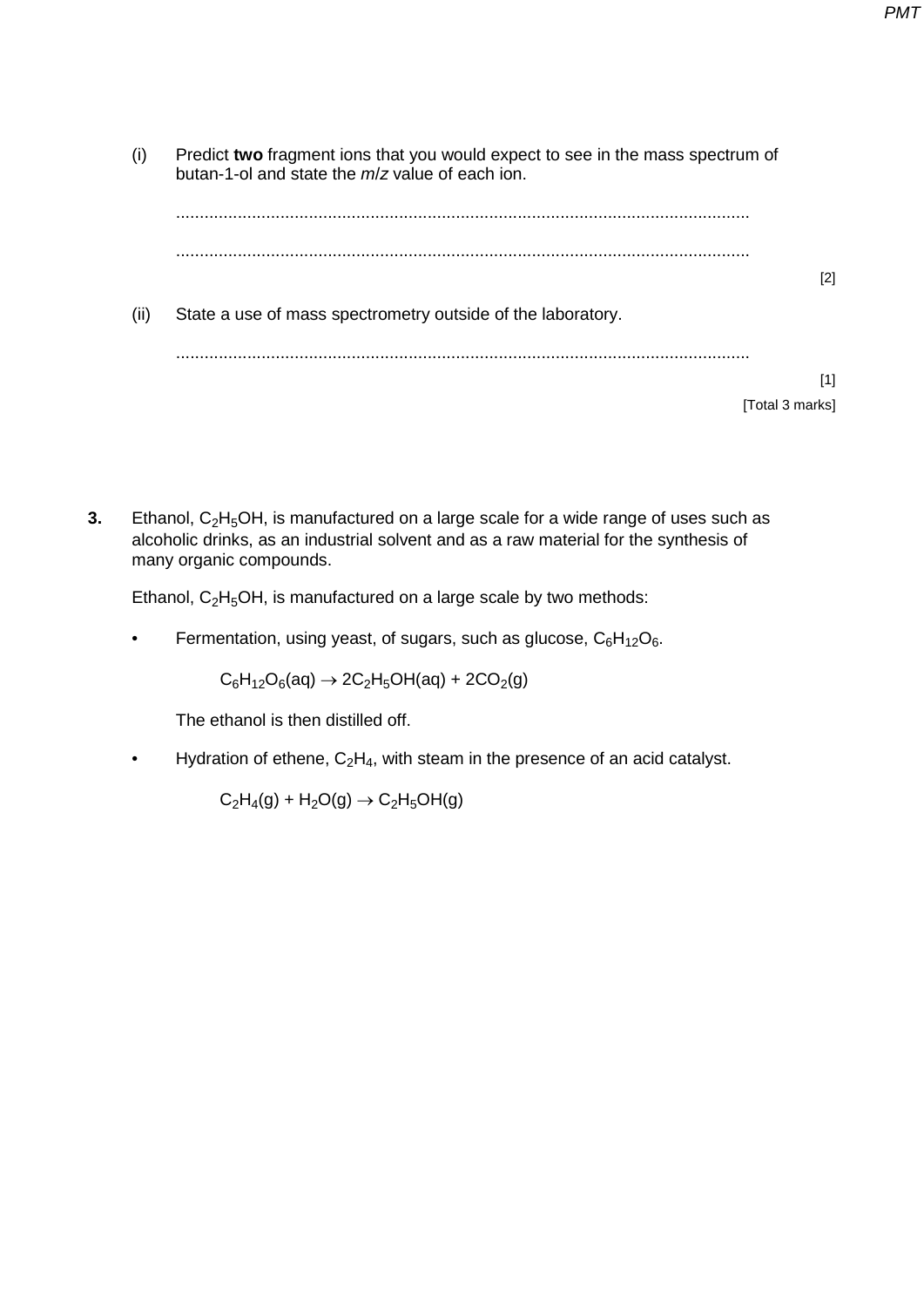**PMT** 

Compare the sustainability of these methods of manufacturing ethanol in terms of:

- availability of starting materials and energy requirements;
- atom economy.

In your answer, you should make clear how the atom economy of the processes links with chemical theory.

[Total 7 marks]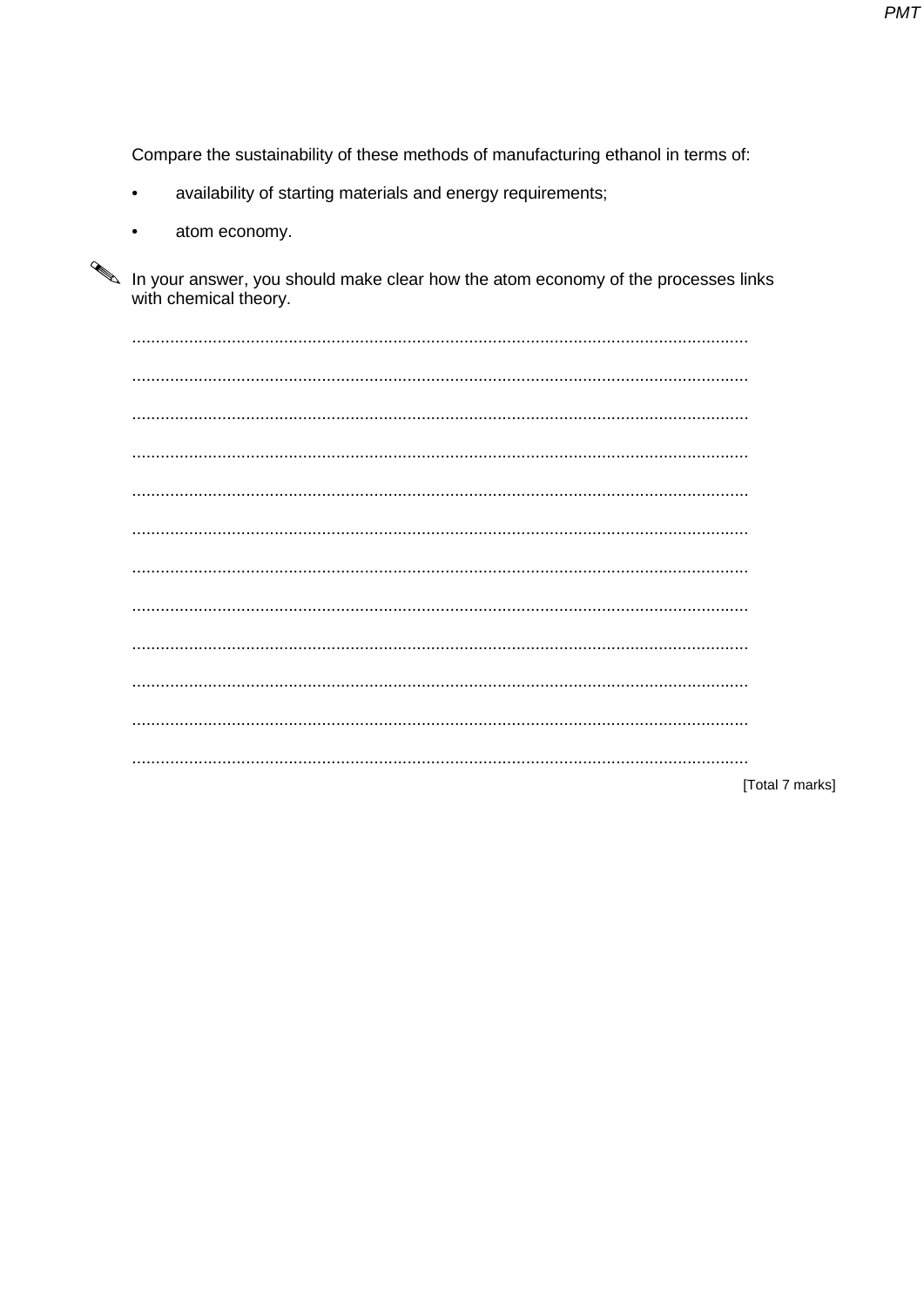- **4.** In the laboratory, ethanol can be oxidised with acidified potassium dichromate(VI).
	- (a) The ethanol can be oxidised to form either ethanal, CH3CHO (**Fig. 1**), or ethanoic acid, CH3COOH (**Fig. 2**).



The boiling points of ethanol, ethanal and ethanoic acid are given in the table below.

|                    | $CH_3CH_2OH$   CH <sub>3</sub> CHO   CH <sub>3</sub> COOH |    |     |
|--------------------|-----------------------------------------------------------|----|-----|
| boiling point / °C |                                                           | າາ | 118 |

Use this table of boiling points to explain:

(i) why the organic product is likely to be ethanal if the apparatus shown in **Fig. 1** is used,

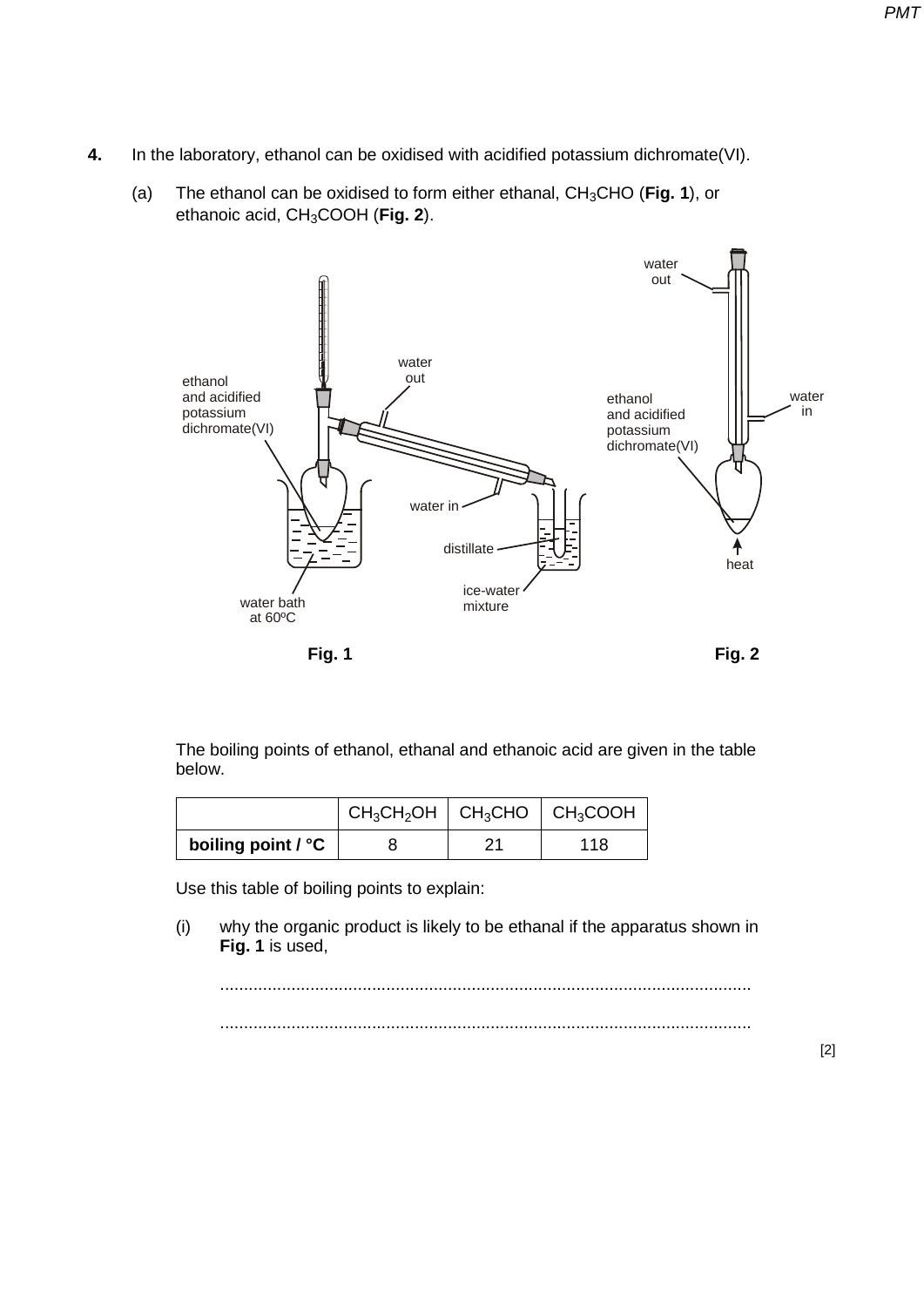(ii) why the organic product is likely to be ethanoic acid if the apparatus shown in **Fig. 2** is used. ................................................................................................................ ................................................................................................................ [2] (b) Write a balanced equation for the oxidation of ethanol to ethanoic acid. Use [O] to represent the oxidising agent. ......................................................................................................................... [2] [Total 6 marks] **5.** Ethanol can be formed by fermentation of glucose,  $C_6H_{12}O_6$ . (i) Write a balanced equation, including state symbols, for the formation of ethanol by fermentation. ......................................................................................................................... [2] (ii) Fermentation only occurs in the presence of yeast. State **two** other essential conditions. ......................................................................................................................... ......................................................................................................................... [2] (iii) How would you know when fermentation of glucose is complete? ......................................................................................................................... ......................................................................................................................... [1] [Total 5 marks]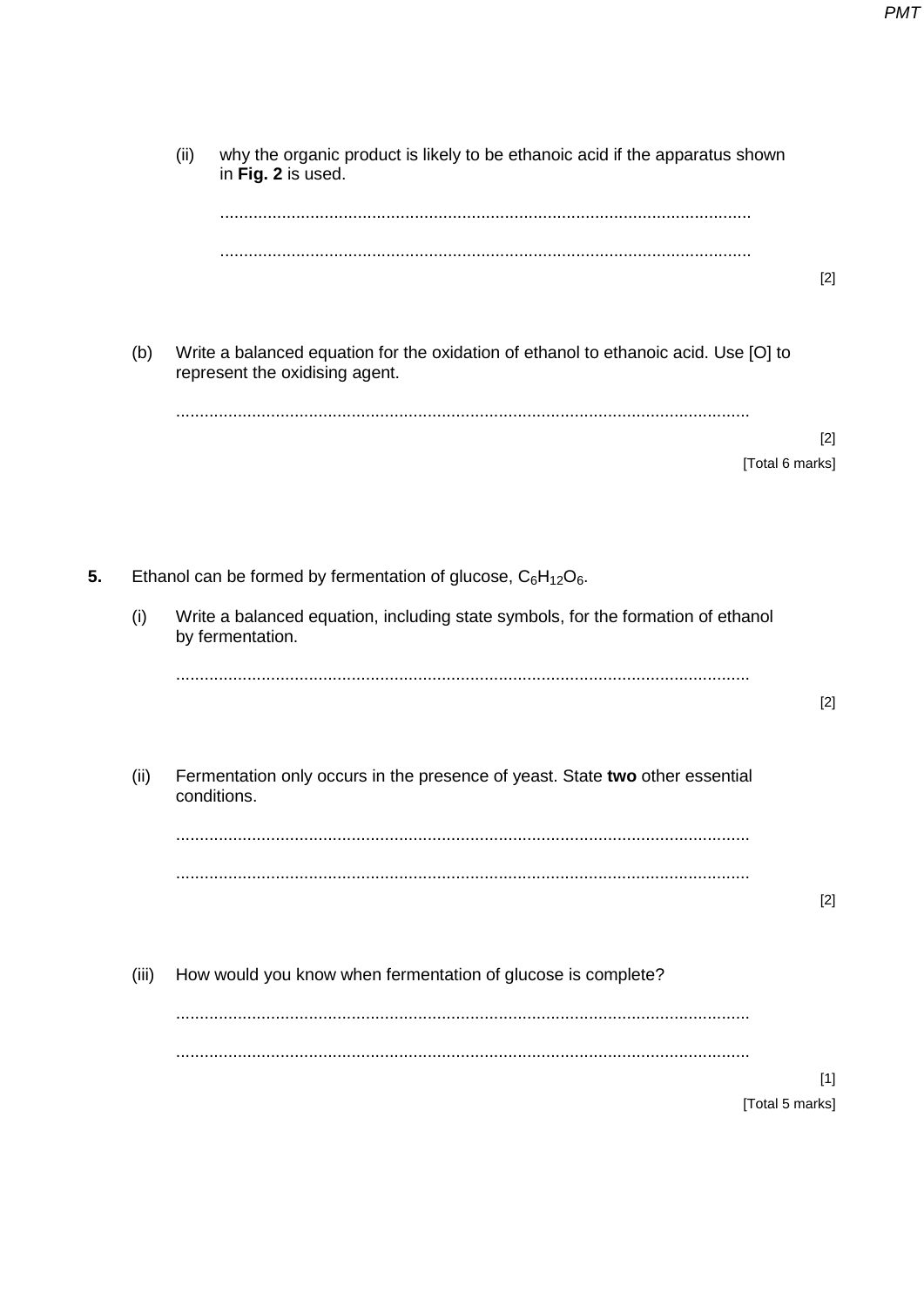- **6.** (a) Propan-2-ol can be formed by the hydration of an alkene in the presence of a catalyst.
	- (i) Suggest a suitable catalyst for this reaction.

|      |                                                                                        | [1] |
|------|----------------------------------------------------------------------------------------|-----|
| (ii) | This is an electrophilic addition reaction. What is meant by the term<br>electrophile? |     |
|      |                                                                                        |     |

(b) A mechanism for the reaction in (a) is shown below.



(i) Add 'curly arrows' to the mechanism to show the movement of electron pairs in steps **1**, **2** and **3**.

[3]

(ii) Suggest, with a reason, the role of the  $H^+$ .

................................................................................................................

[1] [Total 6 marks]

**7.** Propan-2-ol is flammable and readily burns.

Write a balanced equation for the complete combustion of propan-2-ol.

..................................................................................................................................

[Total 2 marks]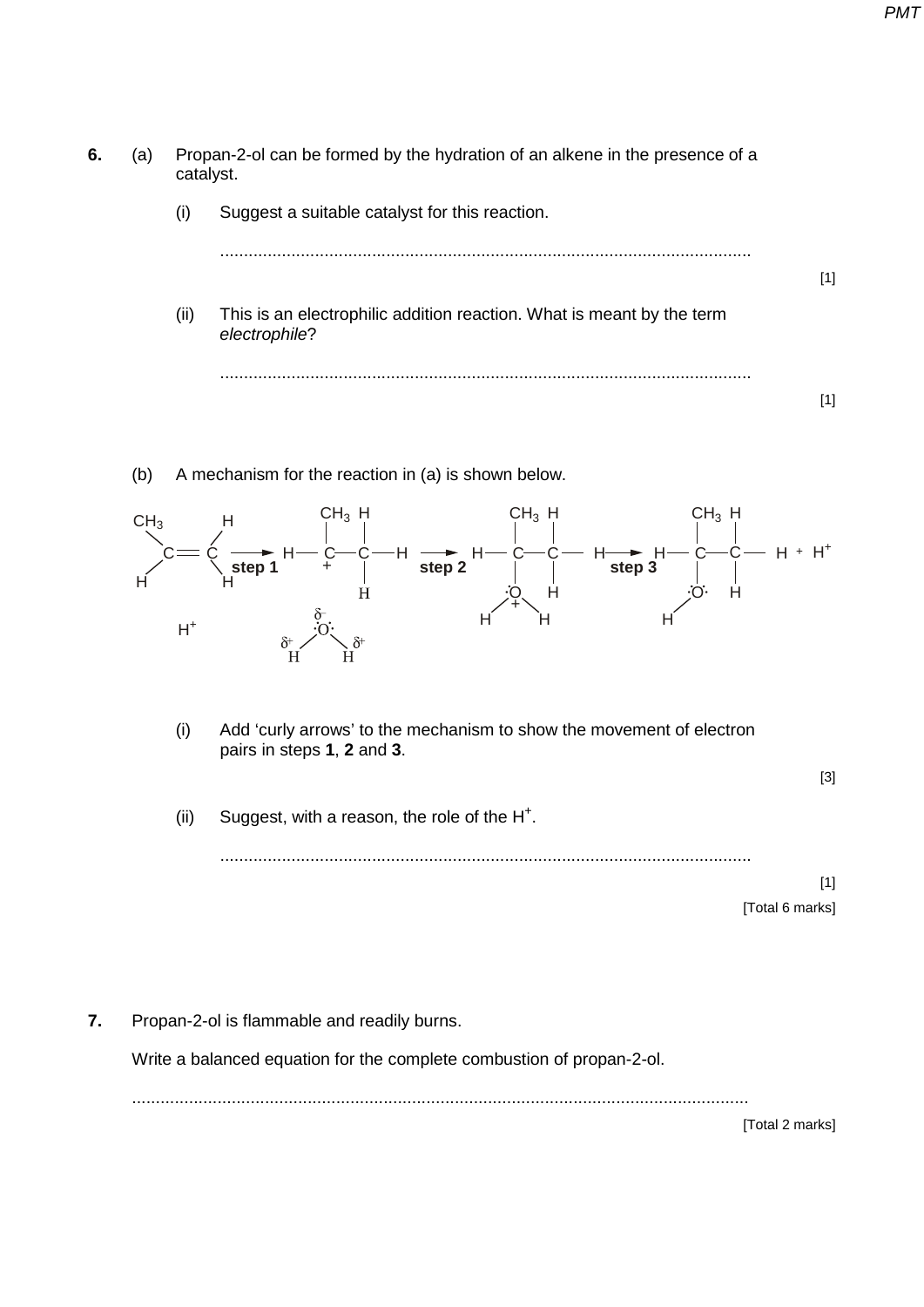**8.** Four possible structural isomers of C<sub>4</sub>H<sub>10</sub>O are alcohols. Two are shown below.



## (i) Draw the other two structural isomers of  $C_4H_{10}O$  that are alcohols

| isomer 1 | isomer 2 |
|----------|----------|

[2]

(ii) Name isomer 1. ...............................................................................................

[1] [Total 3 marks]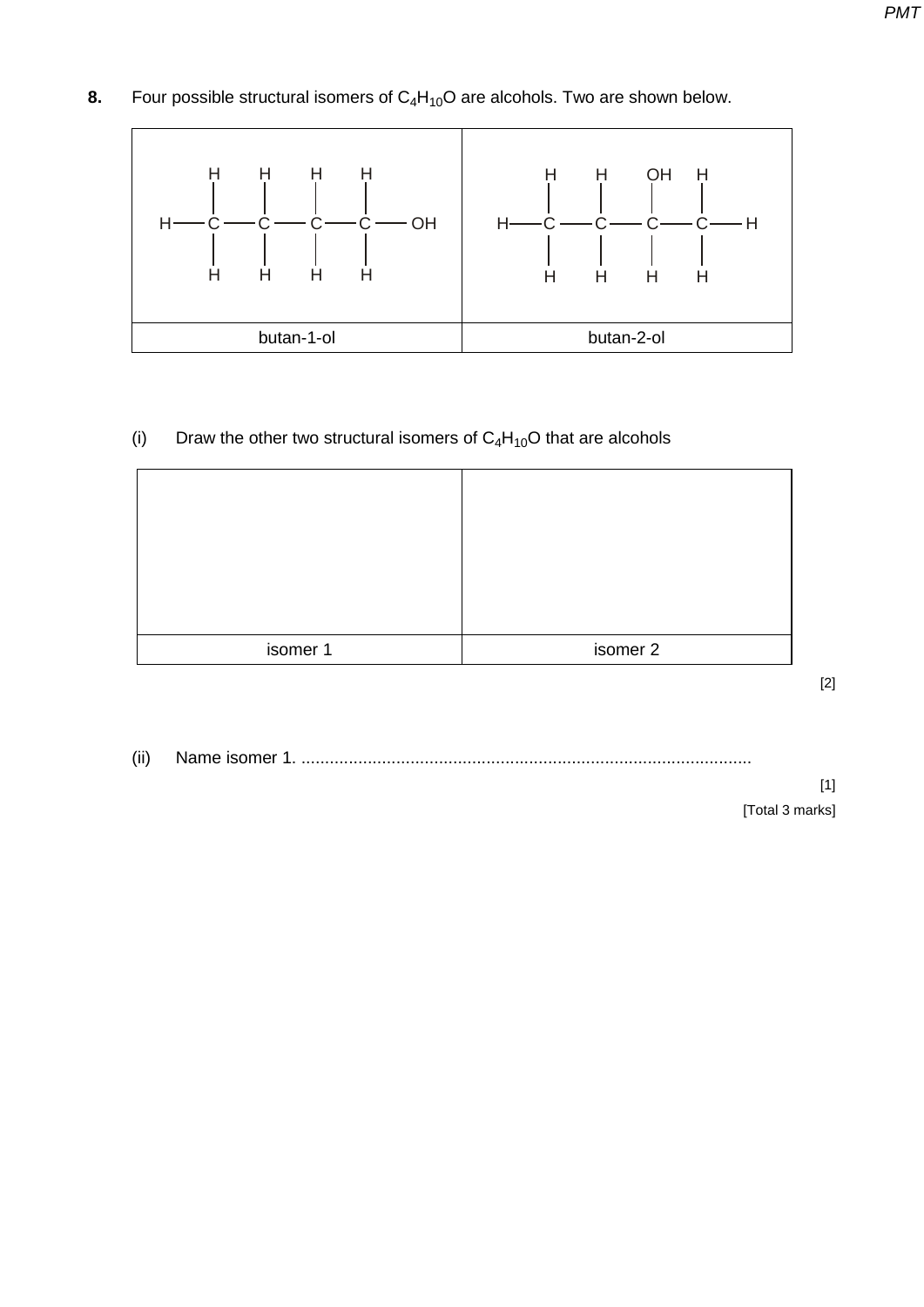**9.** Butan-2-ol can be dehydrated to produce a mixture of three alkenes each with a molecular formula  $C_4H_8$ .

Draw the displayed formula for each of the three alkenes.

[Total 3 marks]

**10.** (a) Butan-1-ol can be oxidised to form butanal. (i) State a suitable oxidising mixture for this reaction. ................................................................................................................ [2] (ii) State the colour change you would see during this oxidation. from ................................................. to ..................................................  $[1]$ (b) A sample of the butanal from (a) was analysed using infra-red spectroscopy. The infra-red spectrum contained an absorption in the region  $1680-1750$  cm<sup>-1</sup> but did **not** contain a broad absorption in the region 2500–3300 cm–1. *Refer to the Data Sheet for Chemistry provided.* (i) What does the absorption in the region 1680–1750  $cm^{-1}$  indicate? ................................................................................................................ [1] (ii) What does the absence of a broad absorption in the region 2500–3300  $cm^{-1}$  indicate? ................................................................................................................ [1]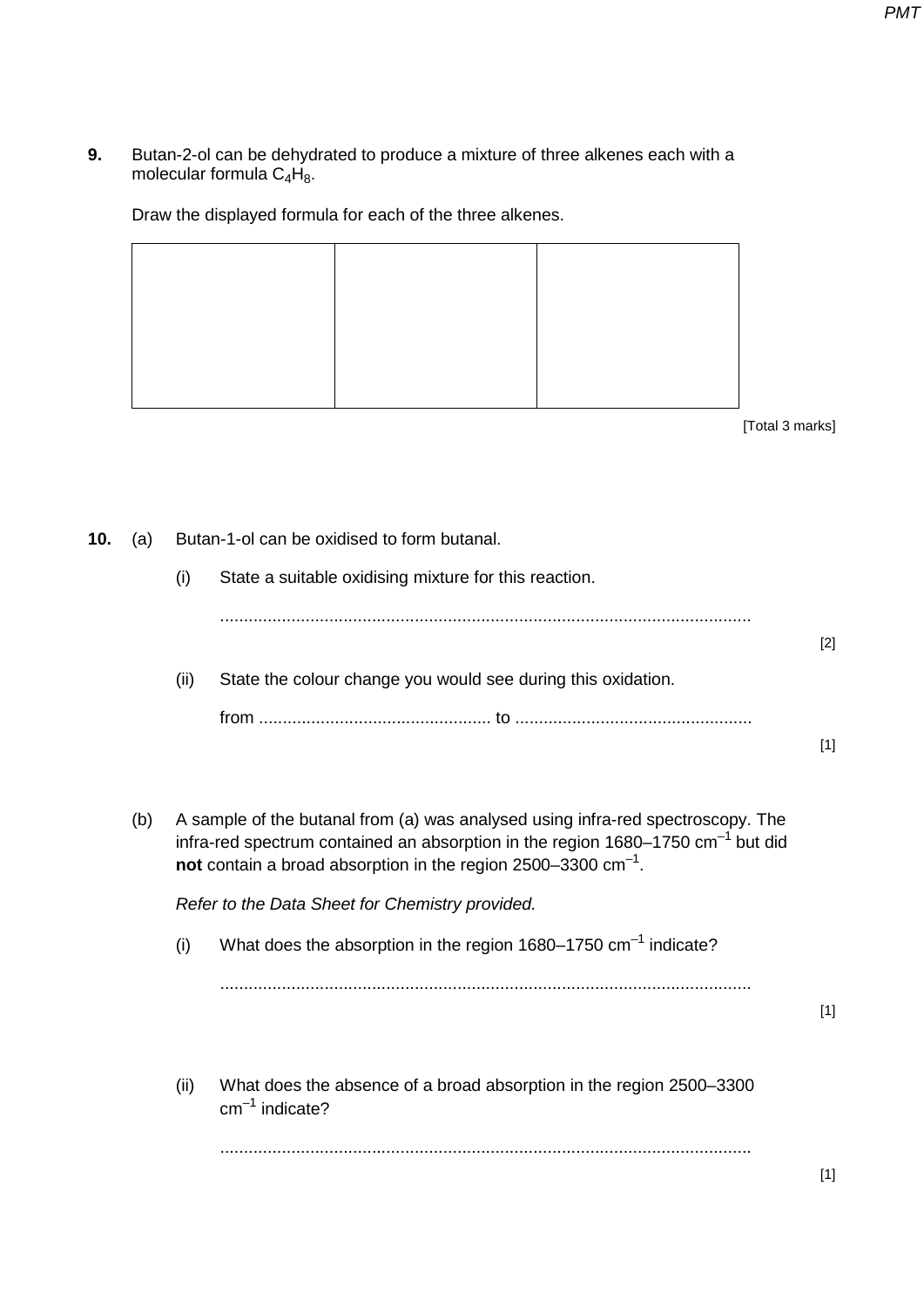(iii) The reaction in (a) was carried out using distillation and **not** reflux.



**11.** (a) Cyclohexane can be converted into cyclohexene via a three-stage synthesis.



(i) In stage 1, cyclohexane reacts with chlorine to form the organic product, compound **A**.

Show the structure of compound **A**.

[1]

(ii) Stage 3 involves the dehydration of an alcohol.

State a suitable reagent for dehydrating an alcohol.

................................................................................................................

[1]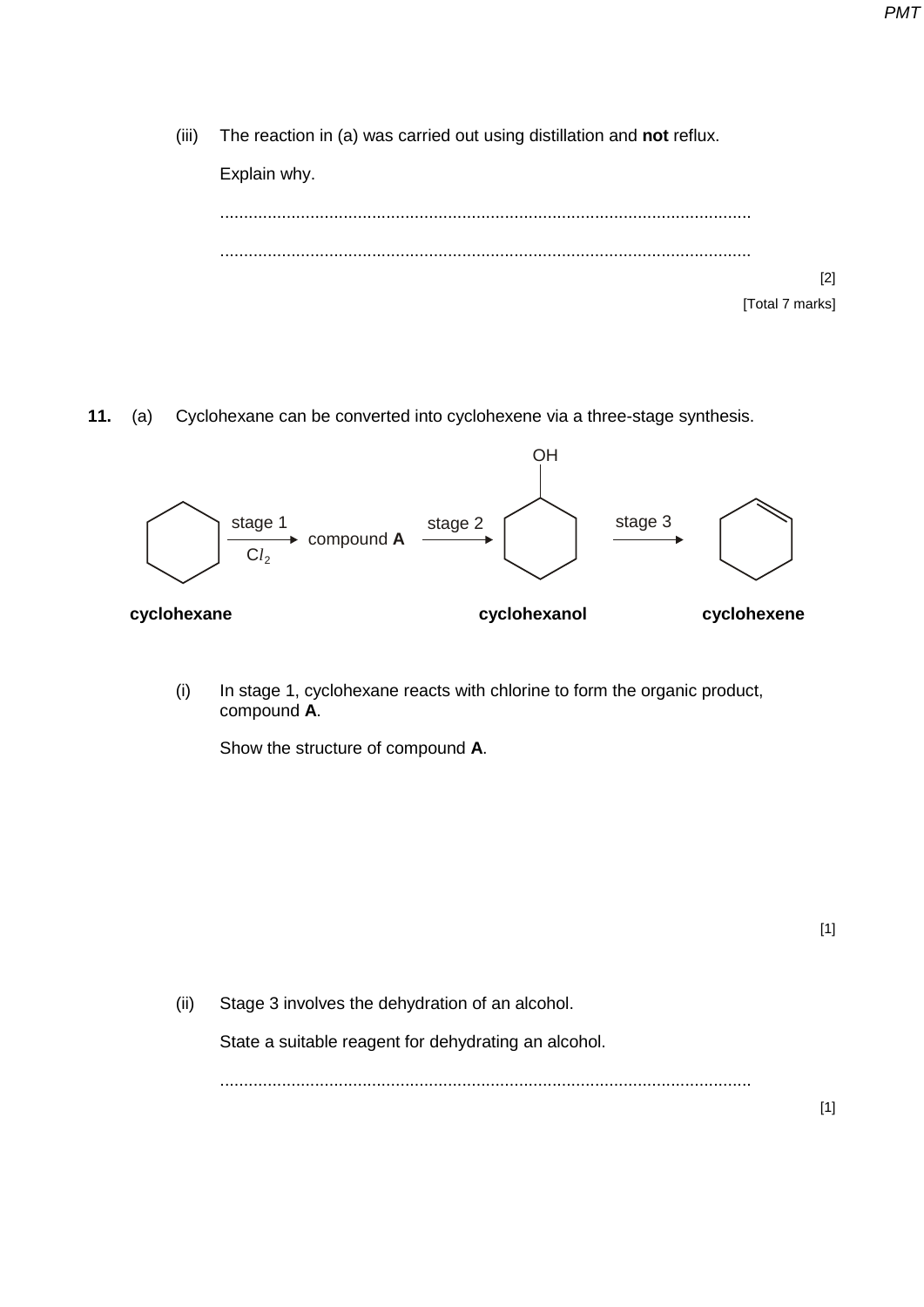(iii) Write a balanced equation for the dehydration of cyclohexanol,  $C_6H_{11}OH$ .

(b) The reaction in stage 1 is difficult to control. One other possible chlorinated product is 1,4-dichlorocyclohexane.This is shown below.



**cyclohexane 1,4-dichlorocyclohexane**

1,4-Dichlorocyclohexane reacts in the same way as compound **A** in stages 2 and 3.

(i) Suggest the structure of compound **B**.

[1]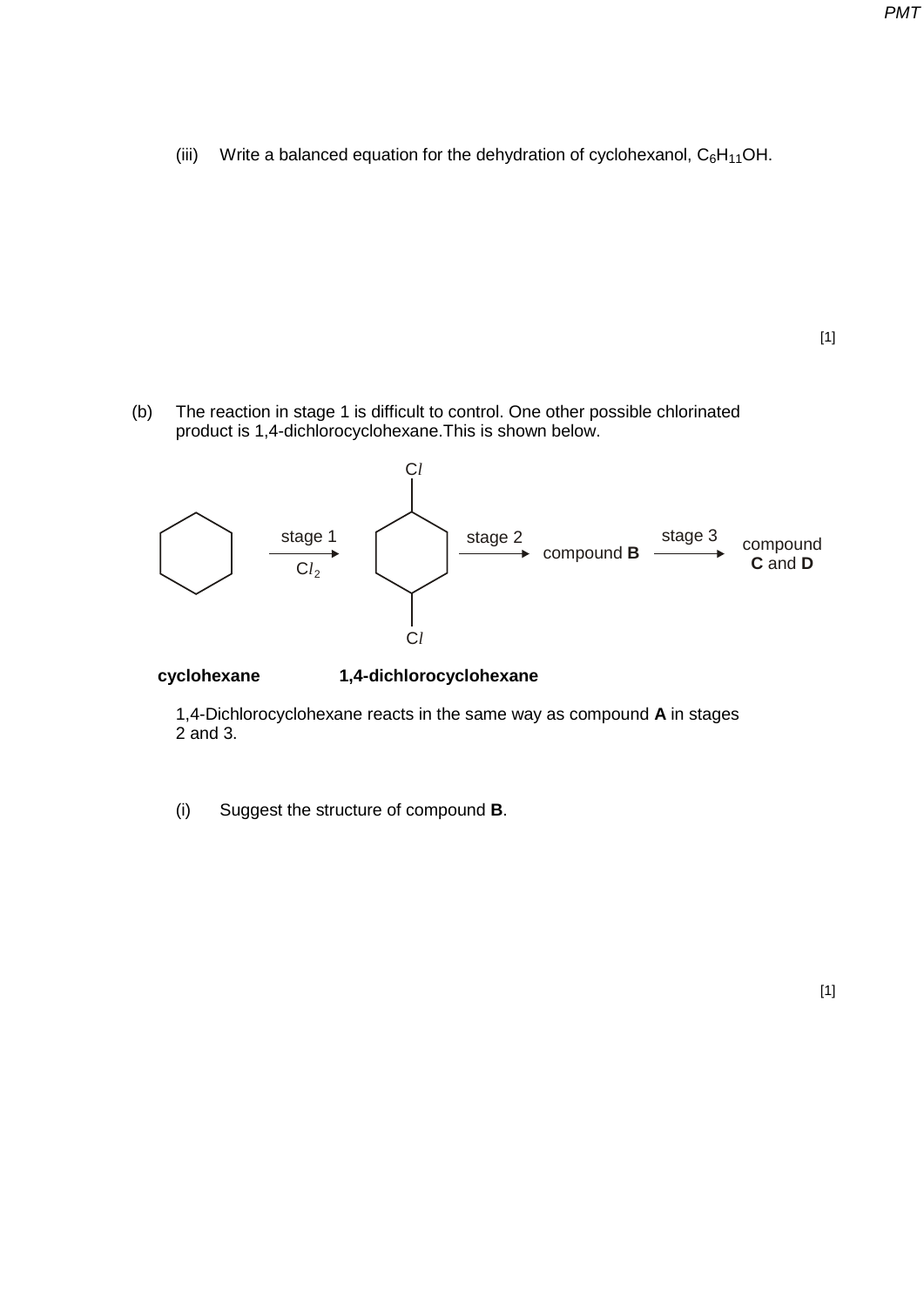(ii) Two cyclic alkenes, **C** and **D** are formed in stage 3. **C** and **D** are structural isomers. Suggest the structures of **C** and **D**.



**12.** Ethanol and glycerol (propane-1,2,3-triol) are both produced industrially on a large scale.

Ethanol is manufactured by both fermentation and the hydration of ethene. Glycerol is produced as a by-product of soap manufacture.



The relatively low volatility of alcohols such as ethanol can be explained by the existence of intermolecular bonds.

(i) Explain what is meant by the terms: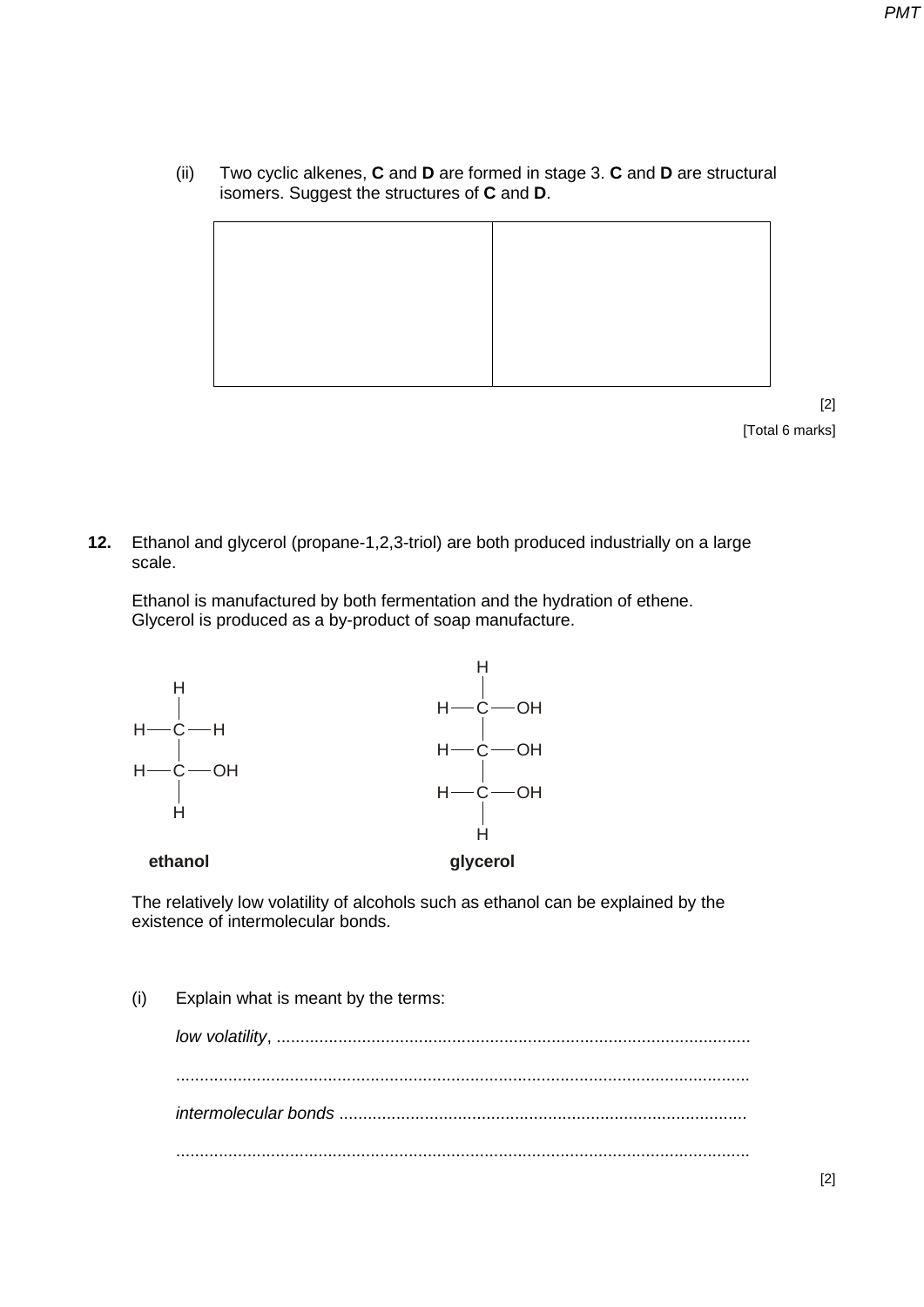(ii) On the ethanol molecules below, label any relevant dipoles, show the intermolecular bond formed and state the type of intermolecular bond.



type of intermolecular bond ...............................................

[3]

(iii) Glycerol forms the same type of intermolecular bonds as ethanol. Predict, with a reason, whether the boiling point of glycerol will be higher or lower than that of ethanol.

The boiling point of glycerol will be ................... than that of ethanol because

.........................................................................................................................

.........................................................................................................................

[1] [Total 6 marks]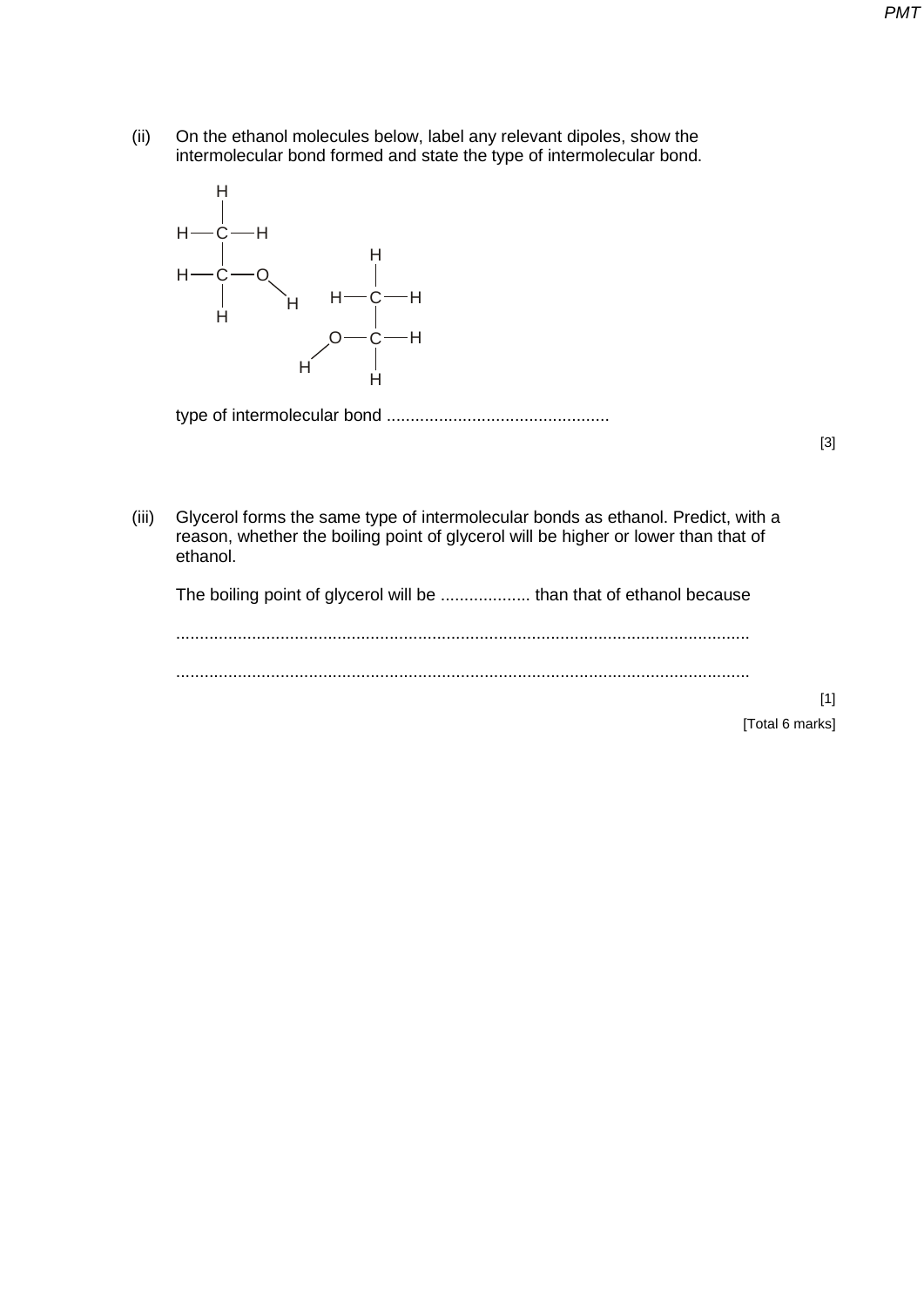**13.** This question is about the halogenoalkane 2-chlorobutane.

 2-Chlorobutane reacts with NaOH, but the products are dependent on the solvent used.



2-Chlorobutane reacts with OH– in aqueous conditions to produce alcohol **A**.

(i) Identify alcohol **A**.

[1]

(ii) Describe, with the aid of curly arrows, the movement of the electrons in the mechanism. Show any relevant dipoles, lone pairs of electrons and the products.

> [4] [Total 5 marks]

- **14.** Compound **E** can be oxidised to form a carboxylic acid.
	- (i) State a suitable oxidising mixture for this reaction.

.........................................................................................................................

[2]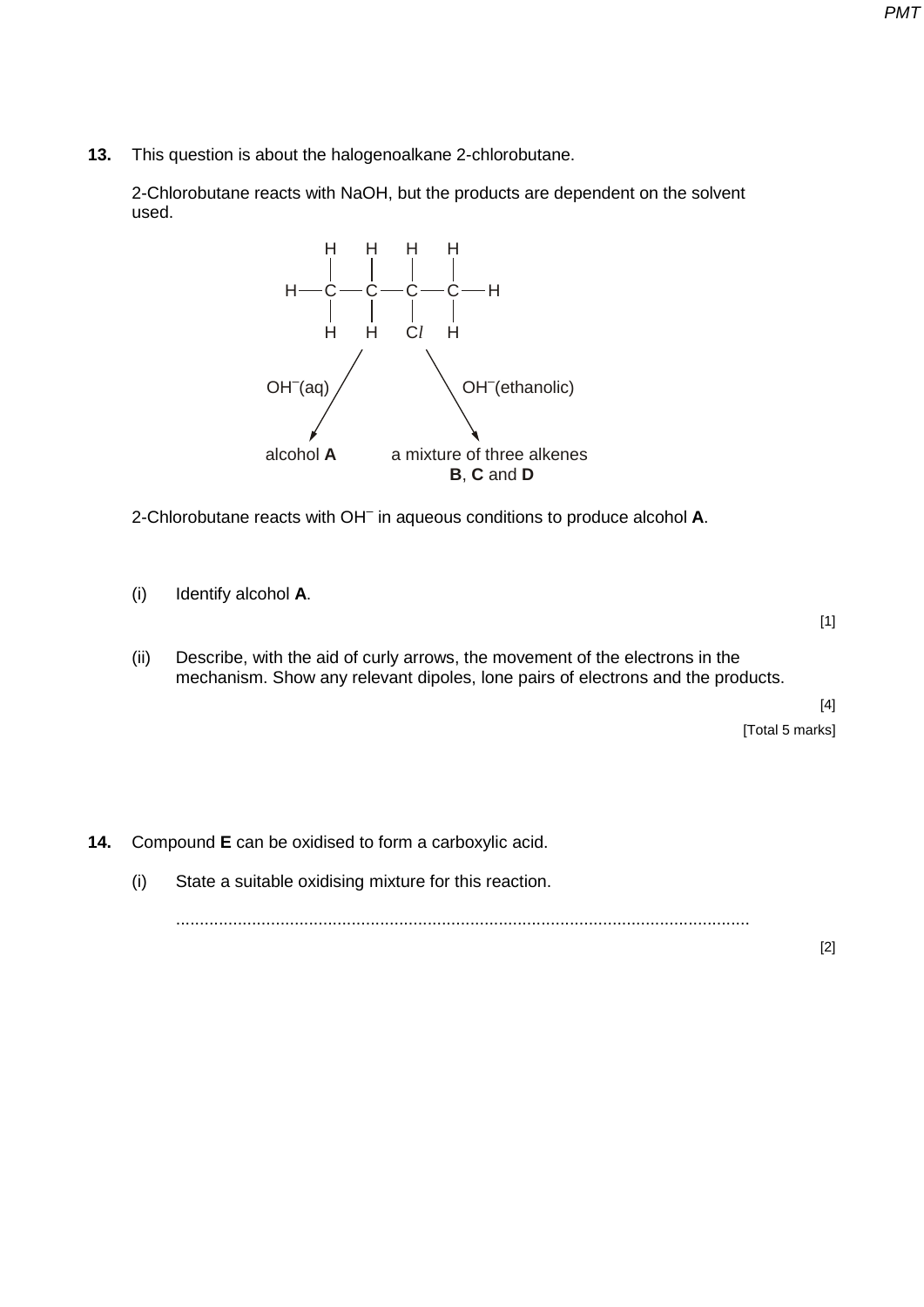(ii) Write a balanced equation for this oxidation of compound **E**.

Use [O] to represent the oxidising mixture.



| ×<br>×<br>I<br>M.<br>۰. |
|-------------------------|
|                         |

[1]

(iii) Explain how compound **E** and the carboxylic acid could be distinguished by infra-red spectroscopy.

......................................................................................................................... ......................................................................................................................... [Total 6 marks]

**15.** (a) In the presence of a suitable catalyst, cyclohexanol reacts with compound **Y**. The organic product is shown in the equation below.



- (i) State a suitable catalyst. ..................................................................................
- (ii) Identify compound **Y**.

[1]

[1]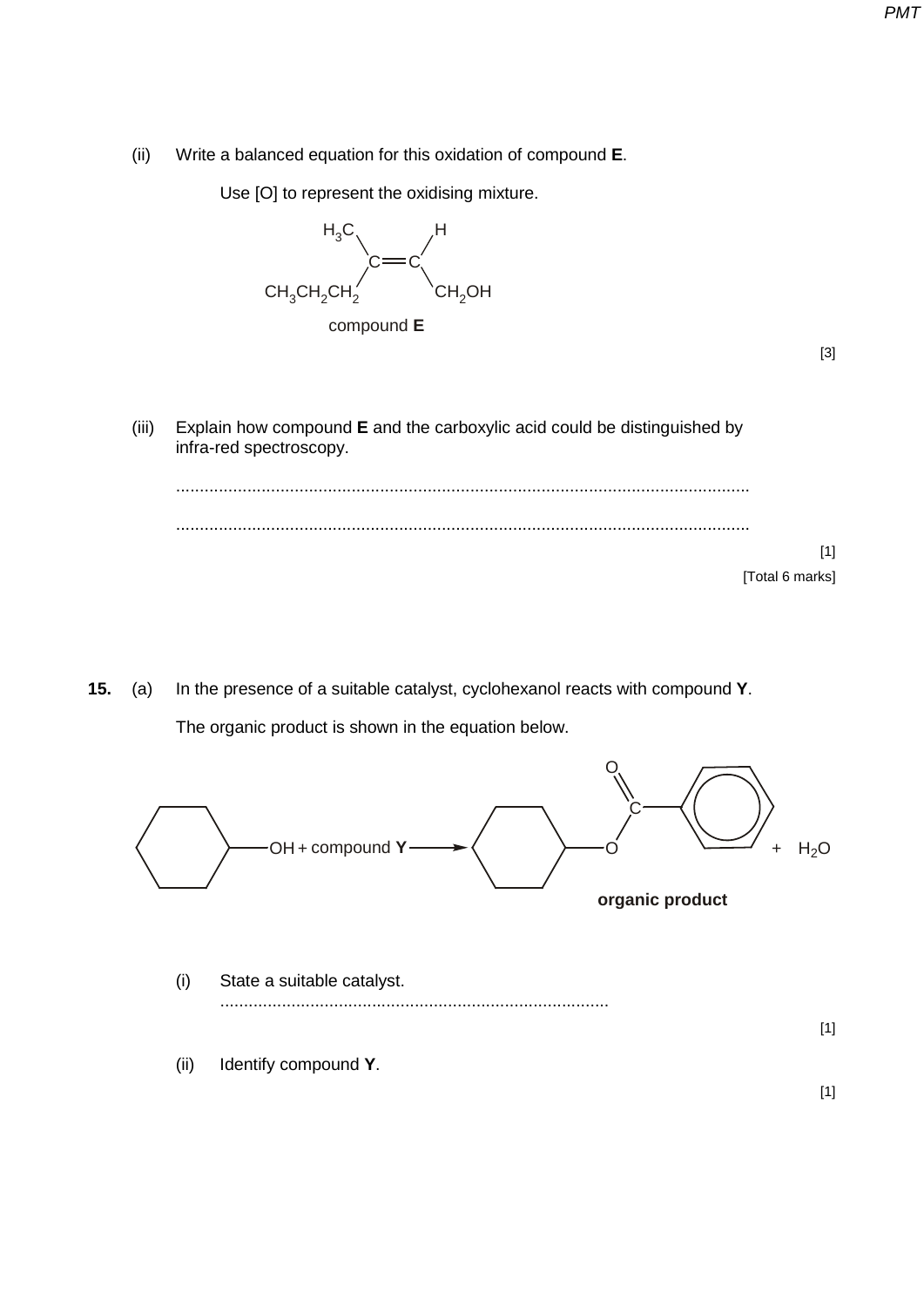| (b)   |      |                                                                                                                            |                                                                                                                                                                                                                                                                                                                                                                                                                                                                                                                                                                                                                                                                                                                                                                     |
|-------|------|----------------------------------------------------------------------------------------------------------------------------|---------------------------------------------------------------------------------------------------------------------------------------------------------------------------------------------------------------------------------------------------------------------------------------------------------------------------------------------------------------------------------------------------------------------------------------------------------------------------------------------------------------------------------------------------------------------------------------------------------------------------------------------------------------------------------------------------------------------------------------------------------------------|
|       | (i)  | State a suitable oxidising agent for this reaction.                                                                        |                                                                                                                                                                                                                                                                                                                                                                                                                                                                                                                                                                                                                                                                                                                                                                     |
|       |      |                                                                                                                            |                                                                                                                                                                                                                                                                                                                                                                                                                                                                                                                                                                                                                                                                                                                                                                     |
|       |      |                                                                                                                            | $[1]$                                                                                                                                                                                                                                                                                                                                                                                                                                                                                                                                                                                                                                                                                                                                                               |
|       | (ii) | Write a balanced equation for the oxidation of cyclohexanol to<br>cyclohexanone. Use [O] to represent the oxidising agent. |                                                                                                                                                                                                                                                                                                                                                                                                                                                                                                                                                                                                                                                                                                                                                                     |
|       |      |                                                                                                                            | $[1]$                                                                                                                                                                                                                                                                                                                                                                                                                                                                                                                                                                                                                                                                                                                                                               |
|       |      |                                                                                                                            |                                                                                                                                                                                                                                                                                                                                                                                                                                                                                                                                                                                                                                                                                                                                                                     |
|       |      |                                                                                                                            |                                                                                                                                                                                                                                                                                                                                                                                                                                                                                                                                                                                                                                                                                                                                                                     |
|       |      |                                                                                                                            |                                                                                                                                                                                                                                                                                                                                                                                                                                                                                                                                                                                                                                                                                                                                                                     |
| (i)   |      |                                                                                                                            |                                                                                                                                                                                                                                                                                                                                                                                                                                                                                                                                                                                                                                                                                                                                                                     |
|       |      |                                                                                                                            | $[1]$                                                                                                                                                                                                                                                                                                                                                                                                                                                                                                                                                                                                                                                                                                                                                               |
| (ii)  |      |                                                                                                                            |                                                                                                                                                                                                                                                                                                                                                                                                                                                                                                                                                                                                                                                                                                                                                                     |
|       |      |                                                                                                                            |                                                                                                                                                                                                                                                                                                                                                                                                                                                                                                                                                                                                                                                                                                                                                                     |
|       |      |                                                                                                                            | $[1]$                                                                                                                                                                                                                                                                                                                                                                                                                                                                                                                                                                                                                                                                                                                                                               |
| (iii) |      |                                                                                                                            |                                                                                                                                                                                                                                                                                                                                                                                                                                                                                                                                                                                                                                                                                                                                                                     |
|       |      |                                                                                                                            | $[1]$                                                                                                                                                                                                                                                                                                                                                                                                                                                                                                                                                                                                                                                                                                                                                               |
| (iv)  |      |                                                                                                                            |                                                                                                                                                                                                                                                                                                                                                                                                                                                                                                                                                                                                                                                                                                                                                                     |
|       |      |                                                                                                                            |                                                                                                                                                                                                                                                                                                                                                                                                                                                                                                                                                                                                                                                                                                                                                                     |
|       |      |                                                                                                                            |                                                                                                                                                                                                                                                                                                                                                                                                                                                                                                                                                                                                                                                                                                                                                                     |
|       |      |                                                                                                                            | $[2]$                                                                                                                                                                                                                                                                                                                                                                                                                                                                                                                                                                                                                                                                                                                                                               |
|       |      |                                                                                                                            | Cyclohexanol can also be oxidised to form cyclohexanone.<br>[Total 4 marks]<br>Trifluorochloromethane, CF <sub>3</sub> Cl, is an example of a chlorofluorocarbon, CFC, that was<br>commonly used as a propellant in aerosols. Nowadays, CFCs have limited use<br>because of the damage caused to the ozone layer.<br>Draw a diagram to show the shape of a molecule of $CF3Cl$ .<br>Predict an approximate value for the bond angles in a molecule of $CF3Cl$ .<br>bond angle<br>Suggest a property that made $CF_3Cl$ suitable as a propellant in an aerosol.<br>When CFCs are exposed to strong ultraviolet radiation in the upper atmosphere,<br>homolytic fission takes place to produce free radicals.<br>Explain what is meant by the term homolytic fission. |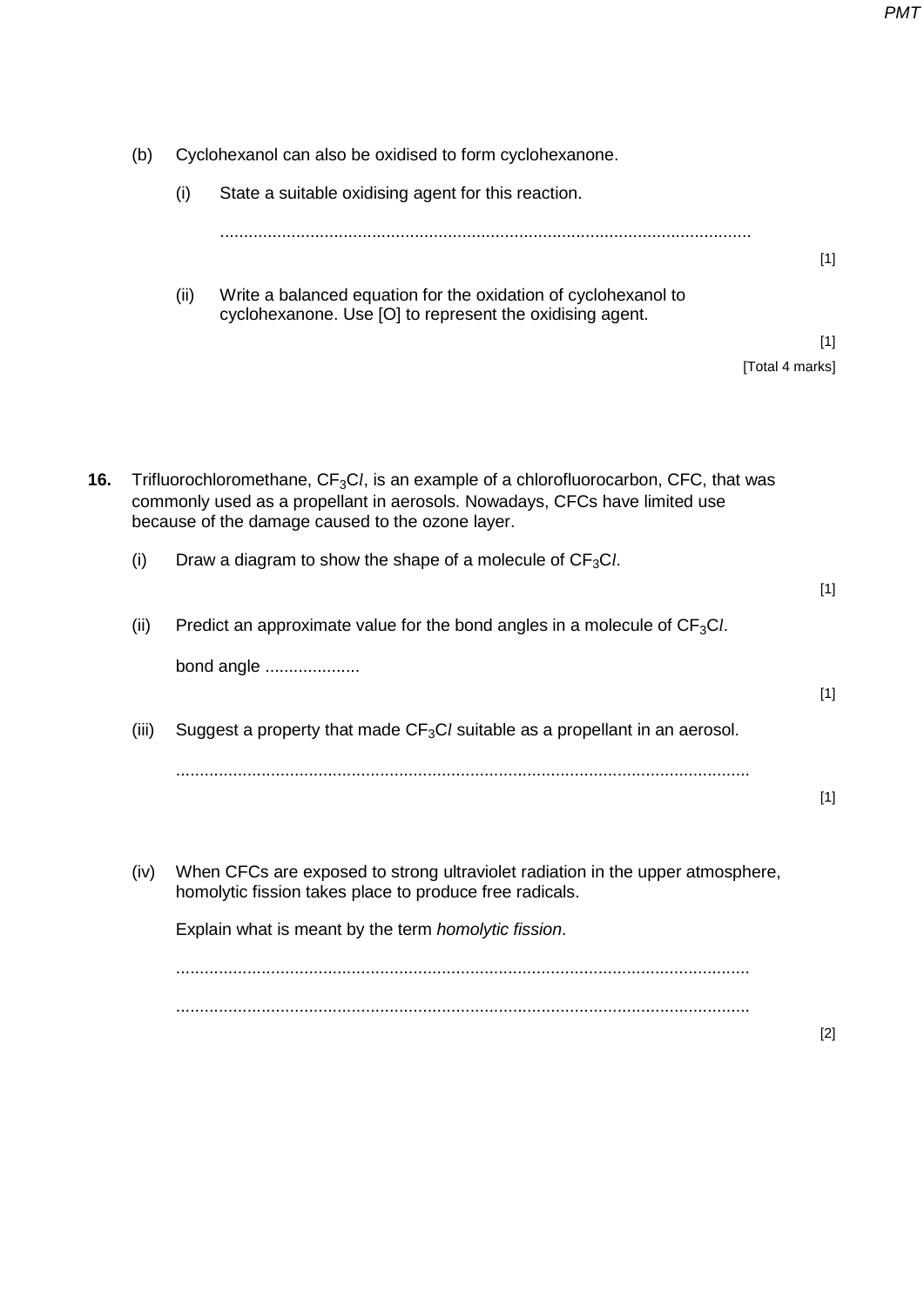- (v) Suggest which bond is most likely to be broken when  $CF_3Cl$  is exposed to ultraviolet radiation. Explain your answer. bond ................................................................................................................ reason ............................................................................................................. [1] (vi) Identify the two free radicals most likely to be formed when  $CF_3Cl$  is exposed to ultraviolet radiation. ...................................................... and ........................................................... [2] [Total 8 marks]
- **17.** Ethanol,  $C_2H_5OH$ , can be produced by the fermentation of glucose,  $C_6H_{12}O_6$ .

Write a balanced equation for the fermentation of glucose.

..................................................................................................................................

[Total 2 marks]

**18.** Ethanol has a relatively high boiling point. This can be explained in terms of intermolecular hydrogen bonds.

Draw a second molecule of ethanol alongside the one drawn below and show how a hydrogen bond could be formed. Clearly show any relevant dipoles and lone pairs of electrons.

 $H \rm \dot{\rm C}H_2$ CH $_3$ 

[Total 3 marks]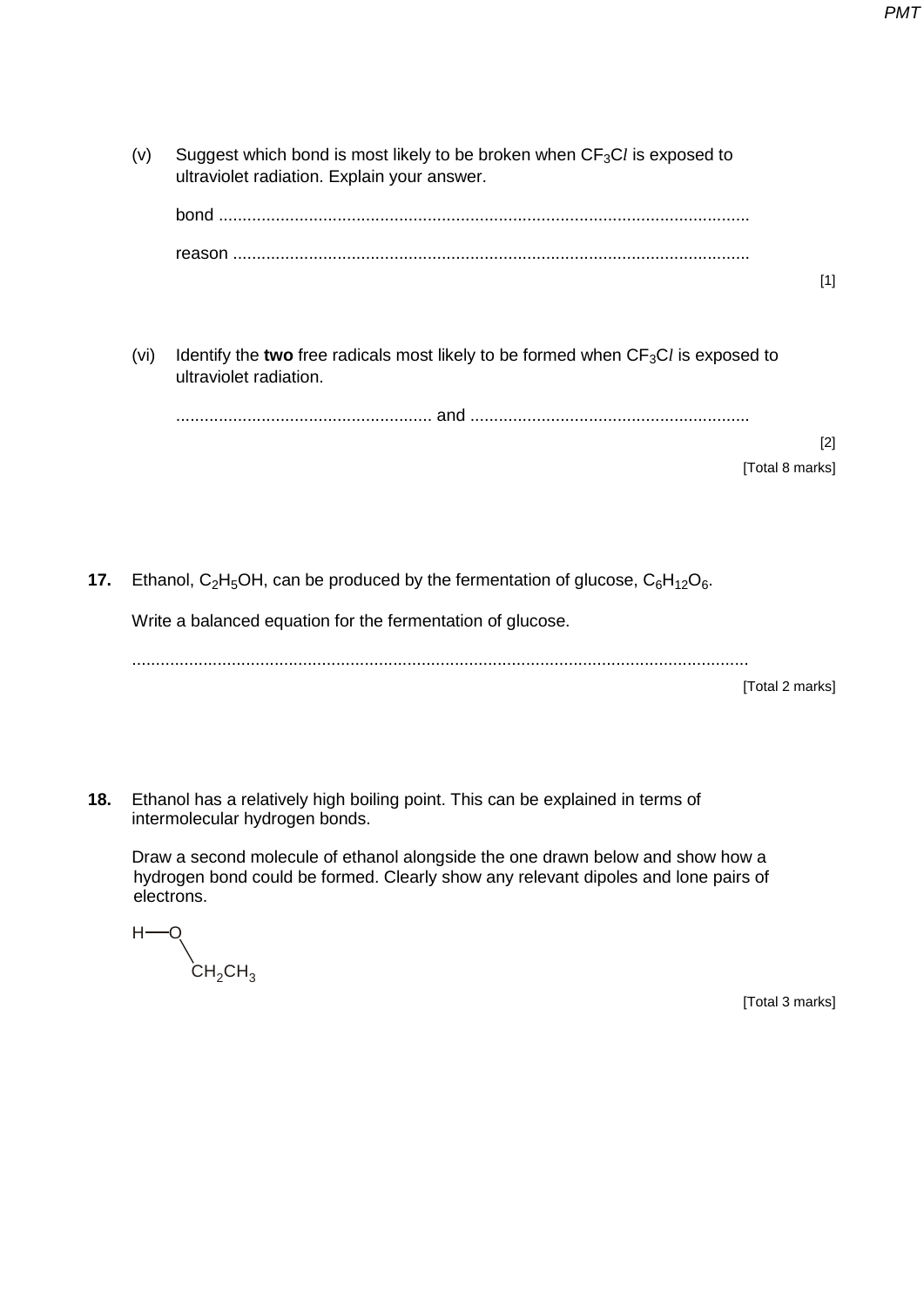**19.** (a) When ethanol is heated with acidified potassium dichromate(VI) solution, it can be oxidised to form either ethanal,  $CH<sub>3</sub>CHO$  (Fig. 1), or ethanoic acid,  $CH<sub>3</sub>COOH$ (Fig. 2).



The boiling points of ethanol, ethanal and ethanoic acid are given in the table below.

|                   | $CH_3CH_2OH$ |    | $CH3CHO$ $CH3COOH$ |
|-------------------|--------------|----|--------------------|
| boiling point/ °C | 78           | 21 | 118                |

Use this table of boiling points to explain

(i) why the organic product is likely to be ethanal if the apparatus shown in Fig. 1 is used,

................................................................................................................ ................................................................................................................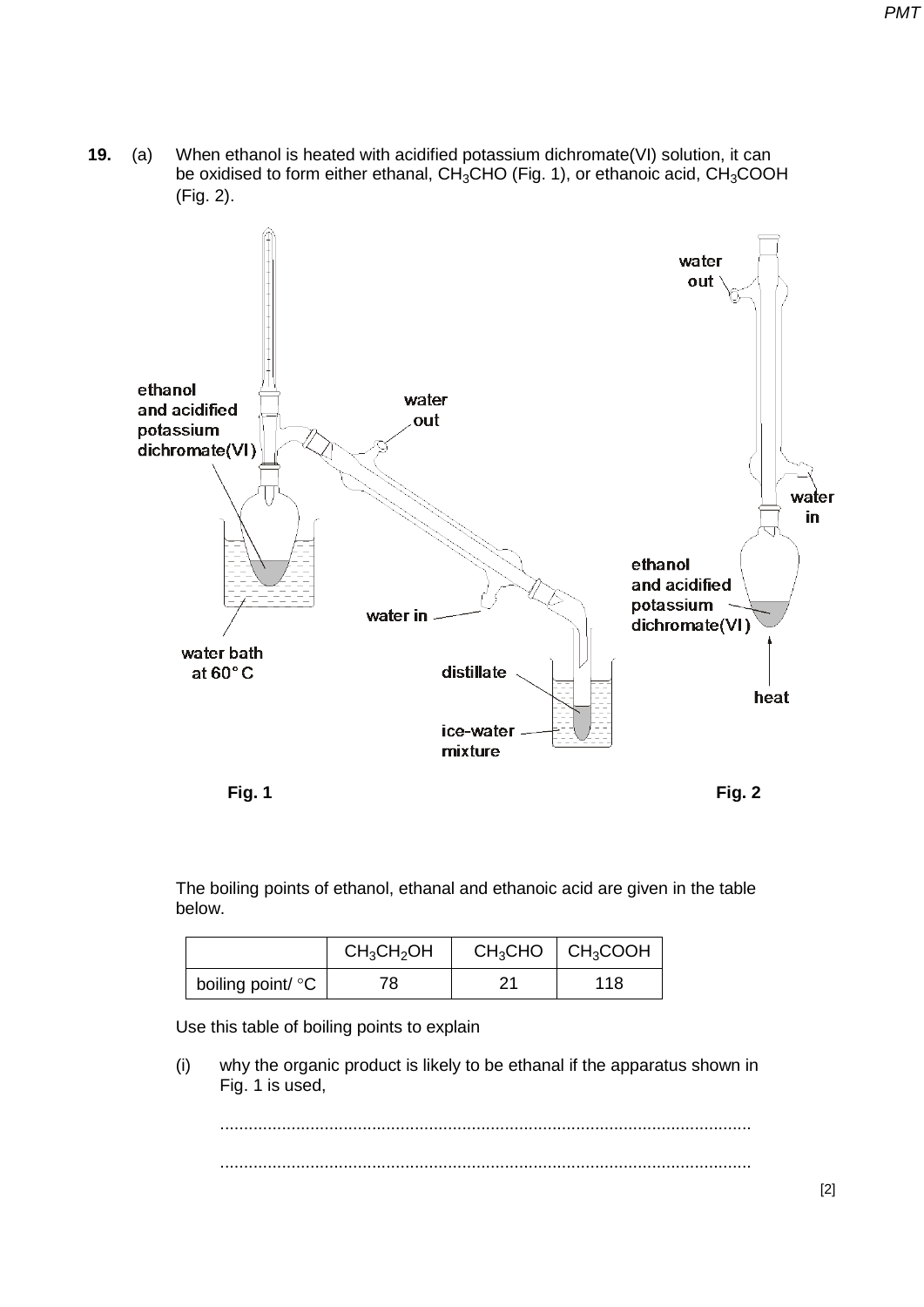(ii) why the organic product is likely to be ethanoic acid if the apparatus shown in Fig. 2 is used. ................................................................................................................ ................................................................................................................ [2] (b) Write a balanced equation for the oxidation of ethanol to ethanoic acid. Use (O) to represent the oxidising agent. .........................................................................................................................

[2]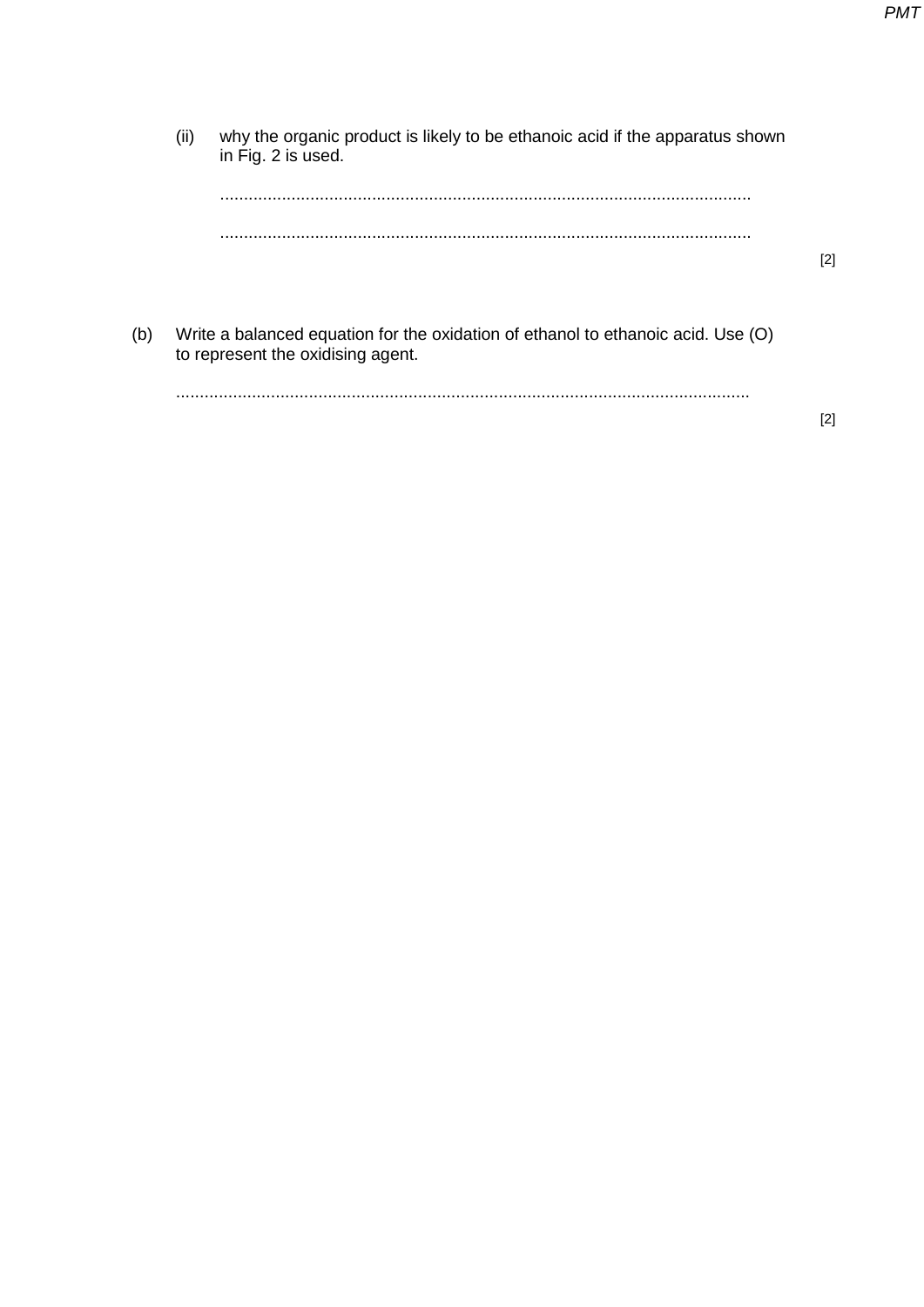(c) The ethanal collected using the apparatus shown in Fig. 1 was analysed by infra-red spectroscopy. Use your *Data Sheet* to justify which of the three spectra shown below is most likely to be that of ethanal.

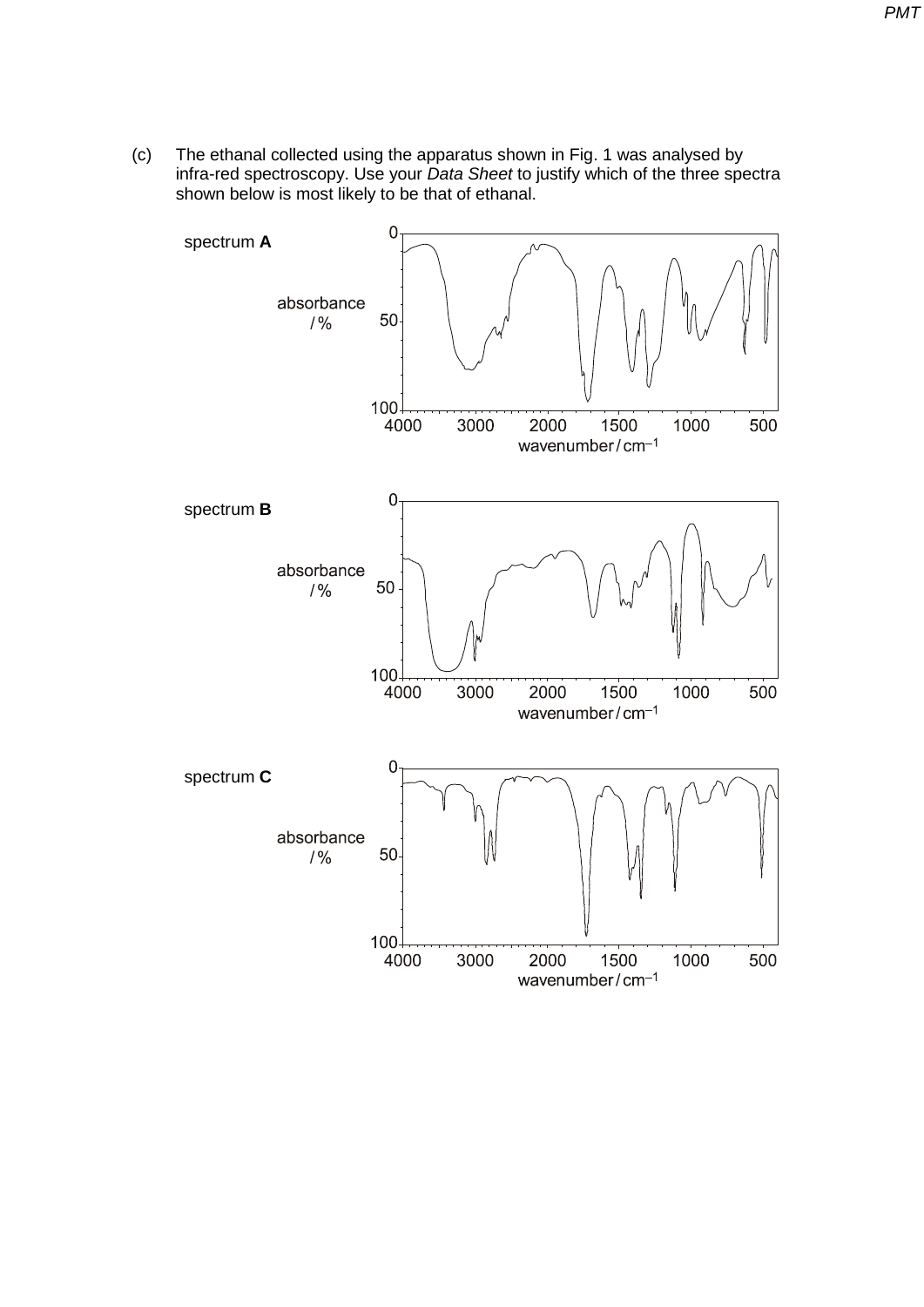The organic product collected when using the apparatus shown in Fig. 1 is most likely to be that shown by spectrum .......... because....................................... ......................................................................................................................... ......................................................................................................................... [3] [Total 9 marks]

**20.** Propane, C<sub>3</sub>H<sub>8</sub>, is used in the reaction sequence shown below.



(a) The reaction sequence shows several important reaction mechanisms. Select from reactions **1** to **4**, the reaction that shows

| (i)   | free radical substitution, reaction |          |       |
|-------|-------------------------------------|----------|-------|
|       |                                     |          | $[1]$ |
| (ii)  | electrophilic addition,             | reaction |       |
|       |                                     |          | $[1]$ |
| (iii) | elimination,                        | reaction |       |
|       |                                     |          | [1]   |

- (b) In reaction **2**, the aqueous OH– acts as a nucleophile.
	- (i) State what is meant by the term *nucleophile*.

................................................................................................................

[1]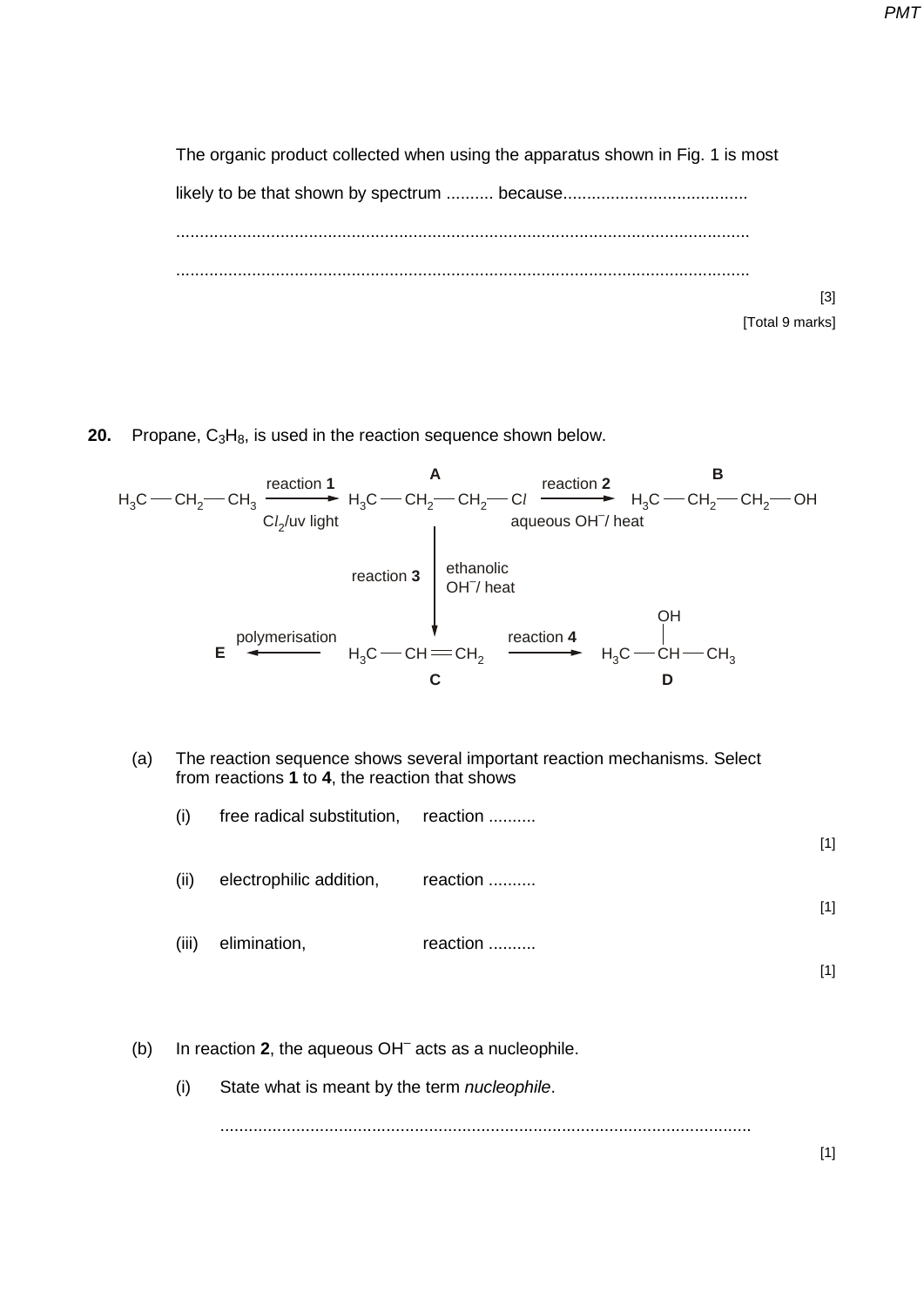| (ii) |     | Complete, with the aid of curly arrows, the mechanism involved in reaction 2.<br>Show any relevant dipoles. |       |
|------|-----|-------------------------------------------------------------------------------------------------------------|-------|
|      |     | $H_3C = CH_2 = CH_2 = CH_2$ $\longrightarrow H_3C = CH_2 = CH_2 = OH$ +                                     |       |
|      |     | $OH-$                                                                                                       |       |
|      |     |                                                                                                             | [4]   |
|      |     |                                                                                                             |       |
| (c)  |     | Compounds <b>B</b> and <b>D</b> are structural isomers of each other.                                       |       |
|      | (i) | State what is meant by the term structural isomers.                                                         |       |
|      |     |                                                                                                             |       |
|      |     |                                                                                                             |       |
|      |     |                                                                                                             | $[2]$ |

(ii) Draw the skeletal formulae of compounds **B** and **D**.

| Compound <b>B</b> | Compound D |  |
|-------------------|------------|--|
|                   |            |  |
|                   |            |  |
|                   |            |  |
|                   |            |  |

[2]

(d) Compound **C** can be polymerised to form compound **E**. (i) State the type of polymerisation. ............................................................ [1] (ii) Name compound **E**. ............................................................................... [1] (iii) Draw a section of compound **E**. Show **two** repeat units. [1] [Total 15 marks]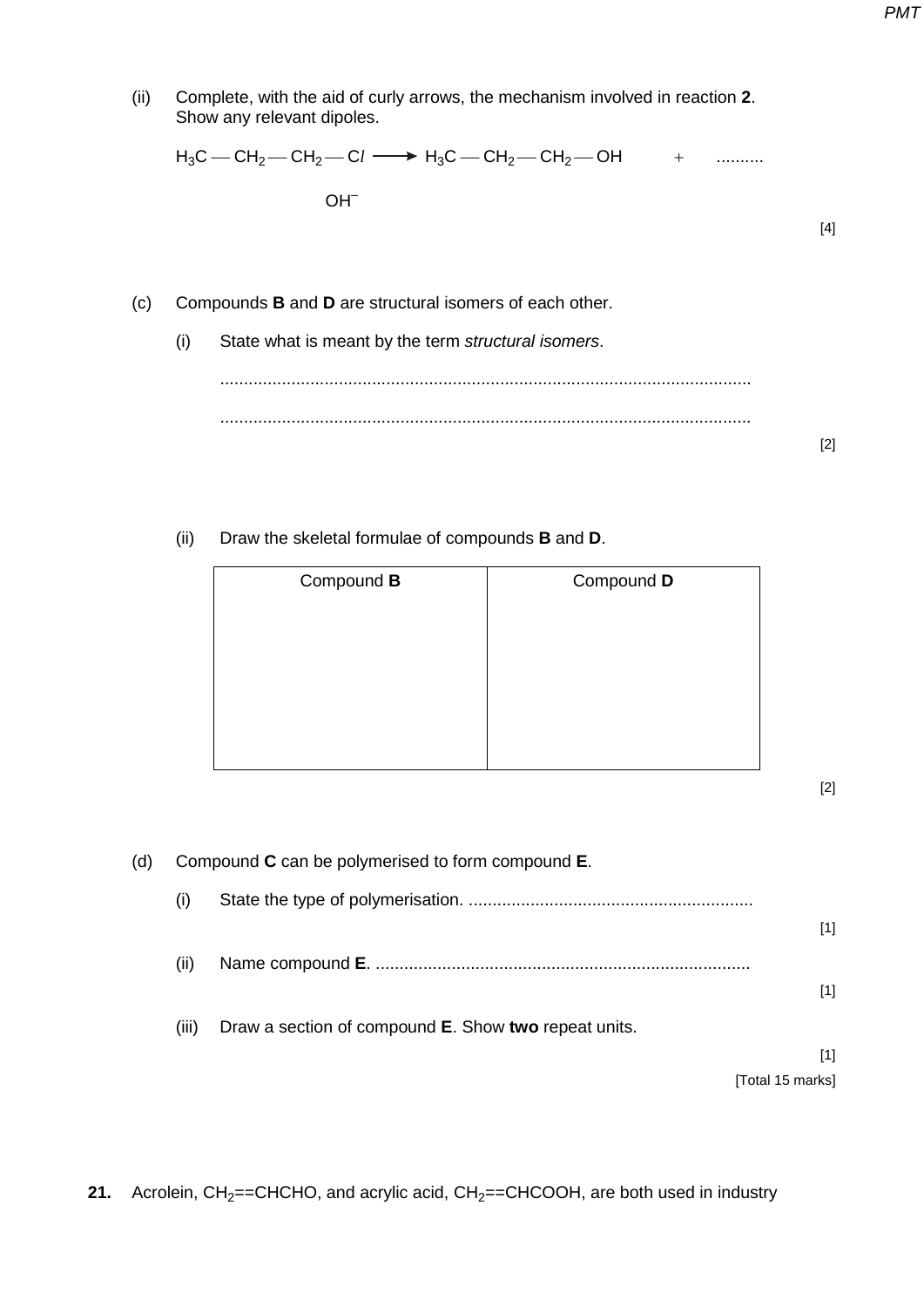for the manufacture of plastic resins and polymers. Both acrolein and acrylic acid can be made from prop-2-en-1-ol,  $CH<sub>2</sub>=CHCH<sub>2</sub>OH$ .

(a) (i) Draw the structures of prop-2-en-1-ol and acrolein. Clearly display the functional groups in each compound.

| acrolein |
|----------|
|          |
|          |
|          |
|          |

[2]

(ii) Name the functional group common to **both** prop-2-en-1-ol and acrolein.

[1]

(b) Prop-2-en-1-ol can be oxidised to form either acrolein or acrylic acid.

(i) Identify a suitable oxidising mixture.

................................................................................................................ [2]

(ii) Write a balanced equation for the oxidation of prop-2-en-1-ol into acrolein. Use (O) to represent the oxidising agent.

................................................................................................................

[1] [Total 6 marks]

- **22.** Acrylic acid reacts with prop-2-en-1-ol to produce an ester.
	- (i) Complete the balanced equation for this reaction.

CH2==CHCOOH + CH2==CHCH2OH → ......................................... + .............

[2]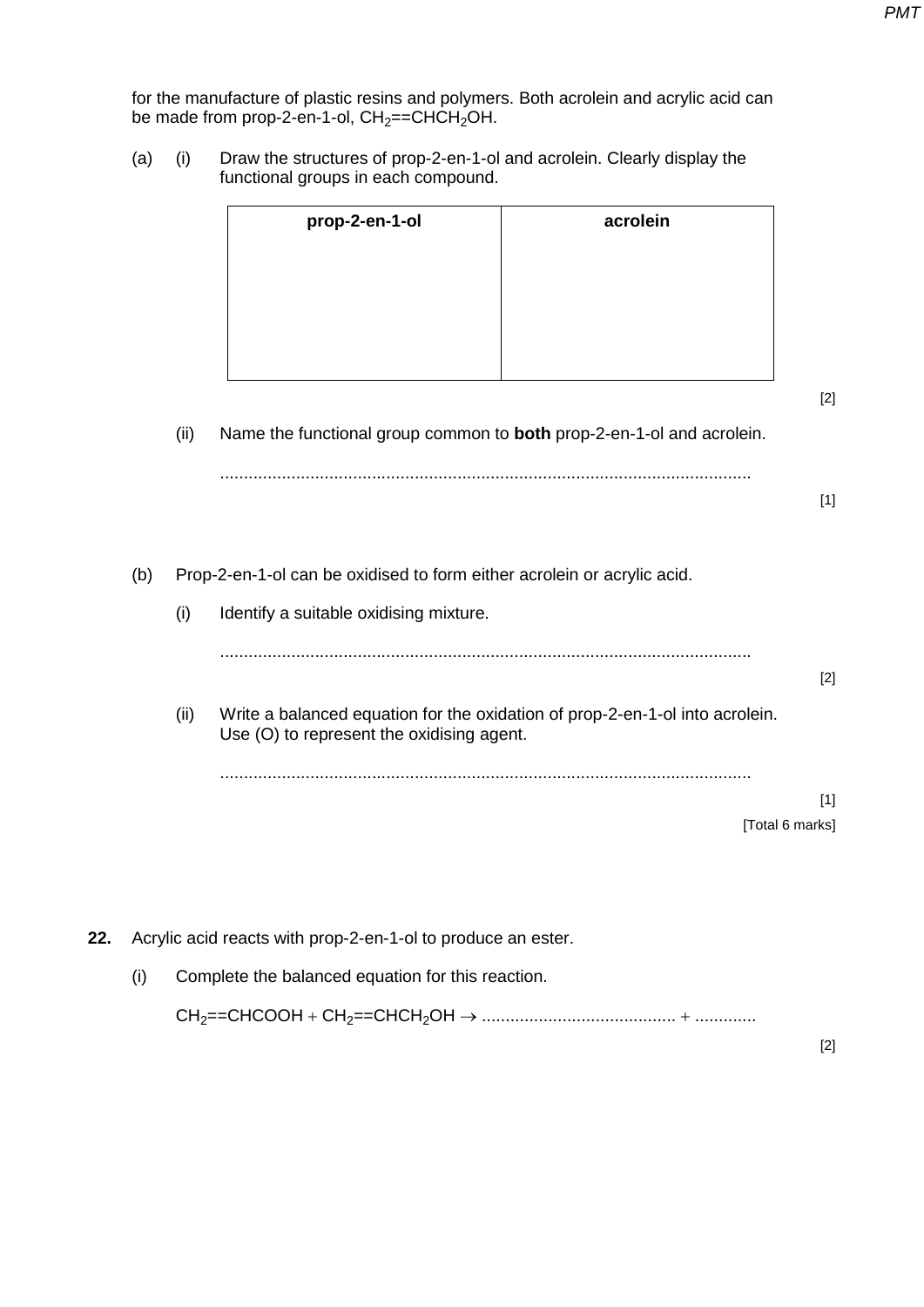(ii) Draw the structure of the ester. Clearly display **all** of the functional groups.

[2] [Total 4 marks]

**23.** In this question, one mark is available for the quality of spelling, punctuation and grammar.

The rates of hydrolysis of chloroethane, bromoethane and iodoethane are different.

- Describe how you would monitor the reaction rates.
- Explain why chloroethane, bromoethane and iodoethane react at different rates.

Use suitable equations in your answer.

[Total 6 marks]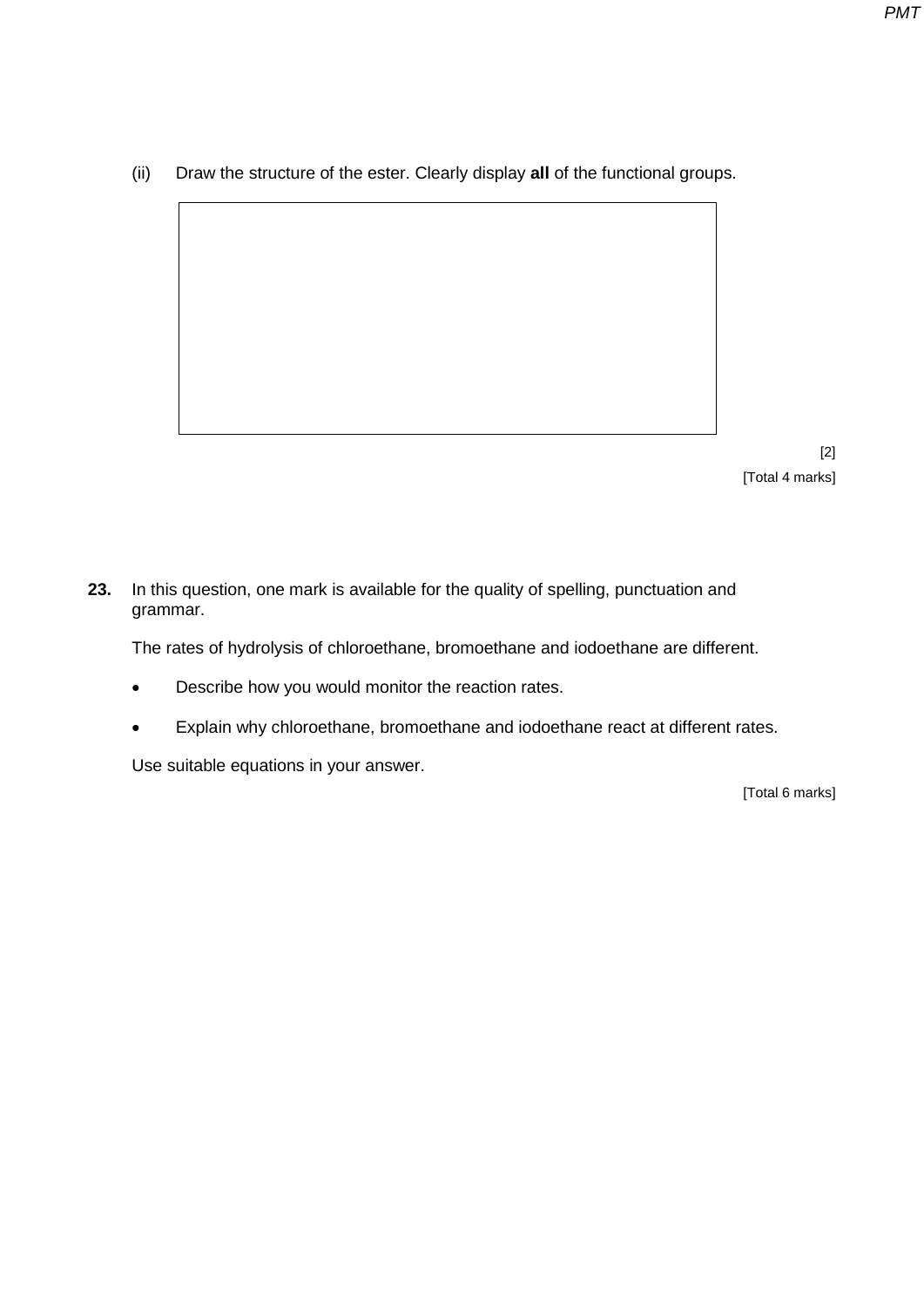In 1930, an American engineer, Thomas Midgley, demonstrated a new refrigerant. As 24. part of his demonstration, he inhaled a lung full of dichlorodifluoromethane,  $CCl_2F_2$ , and used it to blow out a candle.

Use Midgley's demonstration to suggest two properties of  $CCl_2F_2$ . Explain, with a reason, two other uses of chemicals such as  $CCl_2F_2$ , other than as a refrigerant.

**ITotal 4 marksl** 

**PMT** 

There are four structural isomers of  $C_4H_{10}O$  that are alcohols. One of the isomers  $25.$  $(a)$ has been drawn for you.

Complete the table below to show the other structural isomers.

| H<br>Н<br>H<br>H<br>-H<br>Н<br>H<br>H<br>Η<br>OH |          |          |          |
|--------------------------------------------------|----------|----------|----------|
| butan-1-ol                                       | isomer 1 | isomer 2 | isomer 3 |

 $[3]$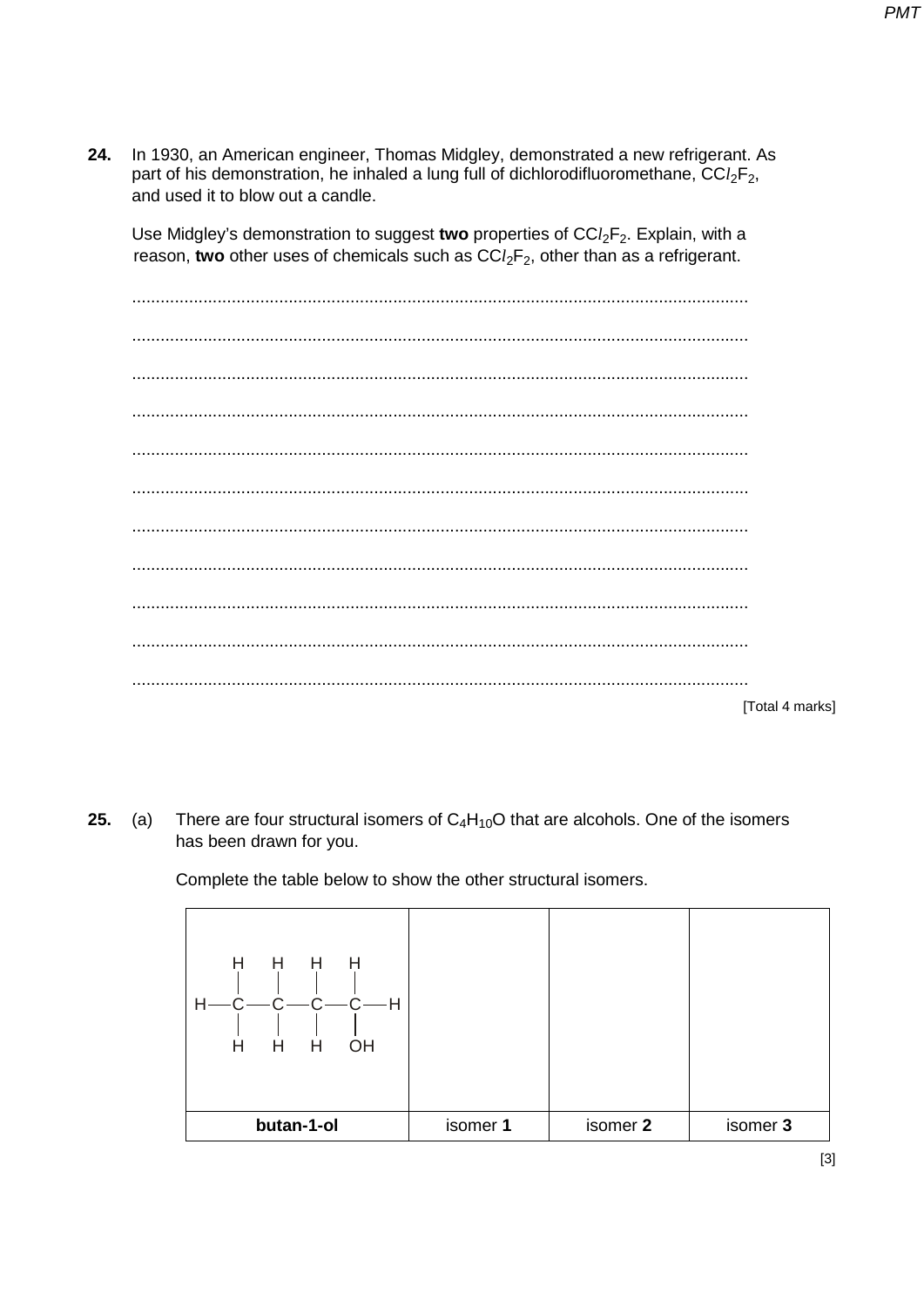(b) Butan-1-ol is oxidised by an acidified solution of potassium dichromate(VI) to form a carboxylic acid. (i) State the colour change that you would see. Colour changes from ………………….........… to …………..…….......... [1] (ii) Write a balanced equation for this oxidation of butan-1-ol to form a carboxylic acid. Use [O] to represent the oxidising agent. ................................................................................................................ [2] (iii) Identify which of the isomers, **1**, **2** or **3**, in (a) could also be oxidised to form a carboxylic acid. isomer ……............ [1] (c) Butan-1-ol reacts with hot concentrated sulphuric acid to form compound **B**. (i) Compound **B** has an empirical formula of  $CH<sub>2</sub>$  and a relative molecular mass of 56. Use this information to deduce the molecular formula of compound **B**. Show your working. [2] (ii) Write a balanced equation to show the conversion of butan-1-ol into compound **B**. ................................................................................................................ [1] (iii) One of the isomers, **1**, **2** or **3**, in (a) also reacts with hot concentrated sulphuric acid to form compound **B**. Identify which isomer. isomer ……............ [1]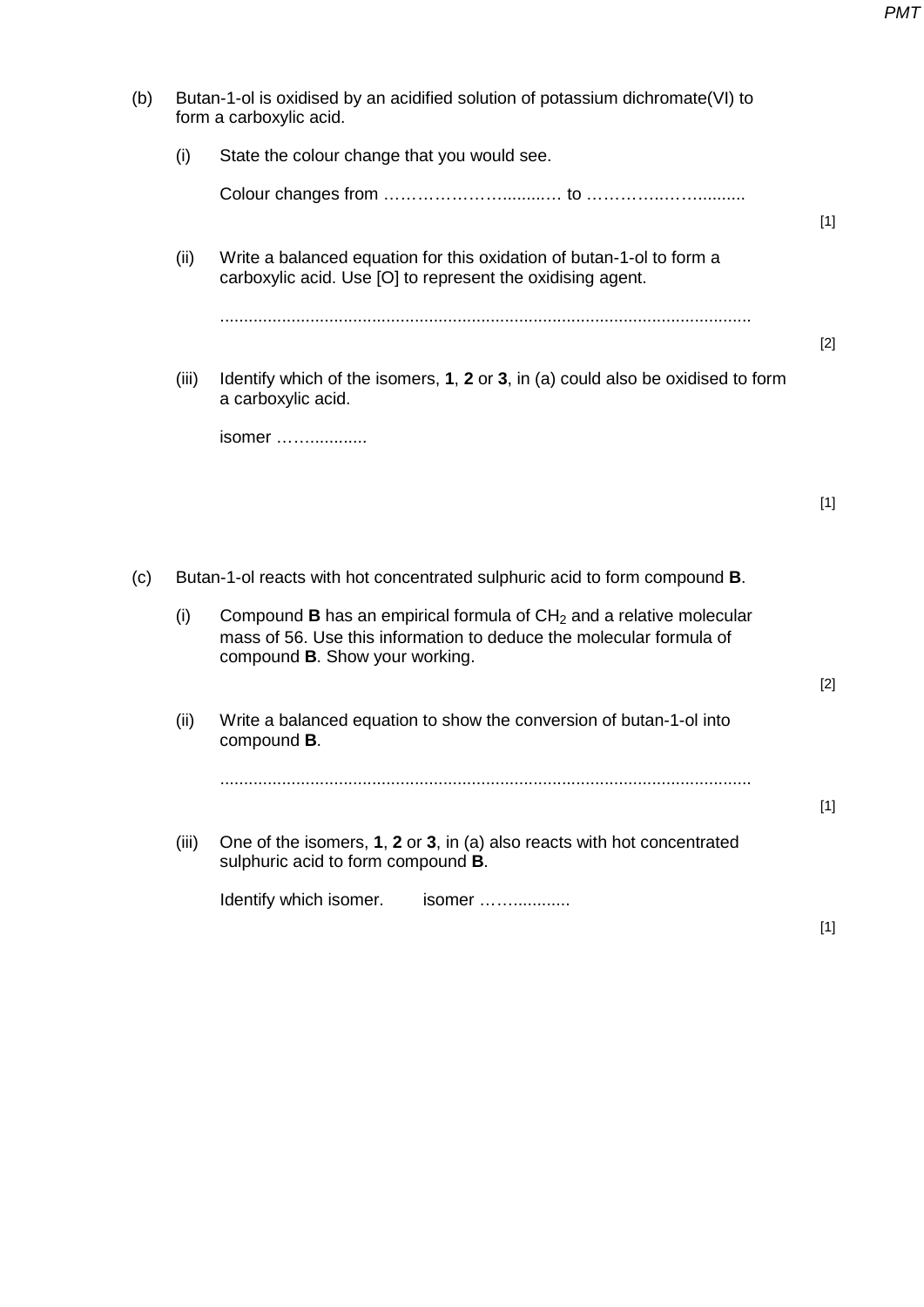(d) The ester,  $CH_3COOCH_2CH_2CH_2CH_3$ , was formed by reacting ethanoic acid with butan-1-ol.



**26.** Citronellol, C<sub>10</sub>H<sub>20</sub>O, occurs naturally in both rose and geranium oils. The structural and skeletal formulae of citronellol are shown below.

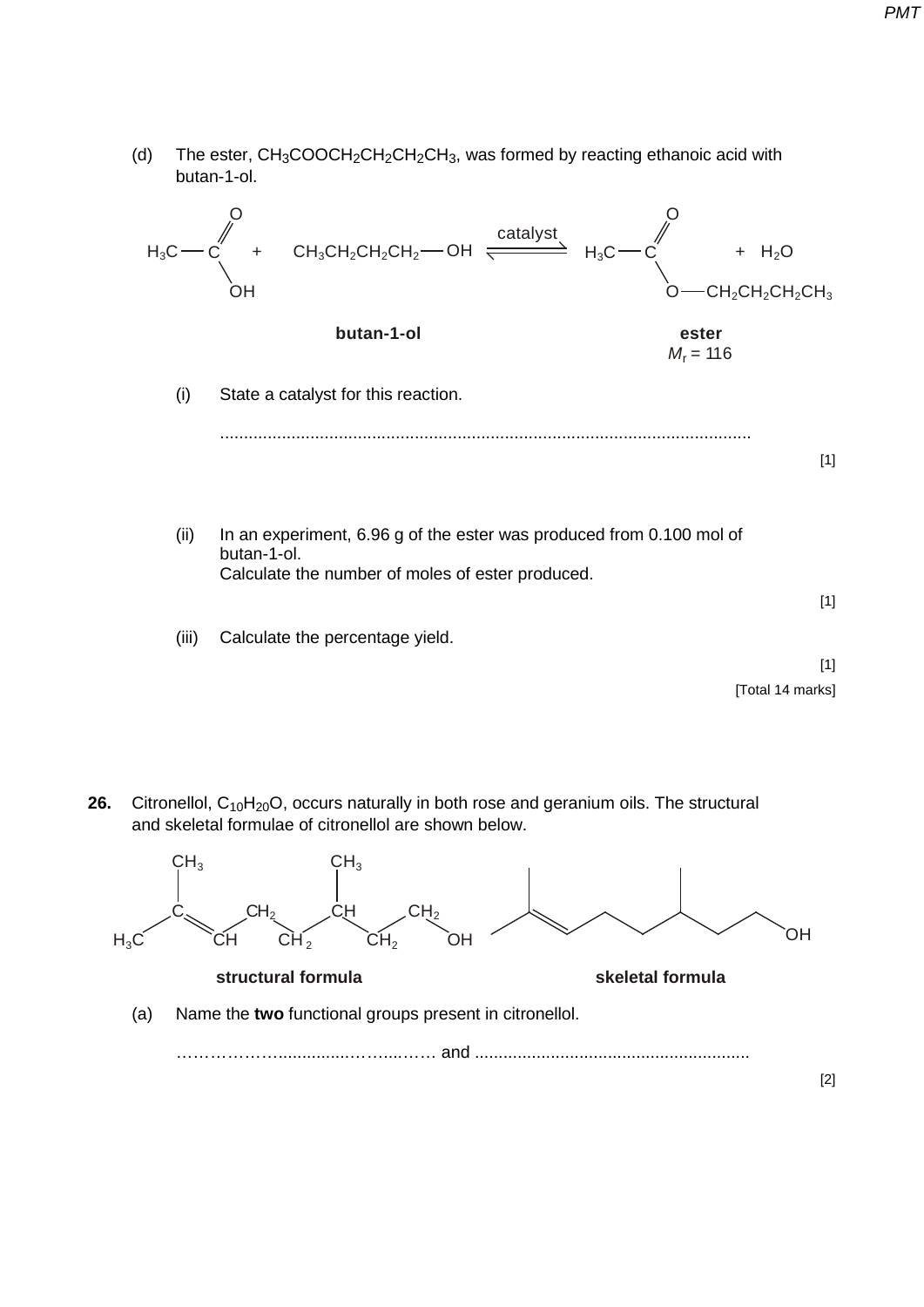| (b) |       | The functional groups in citronellol can be identified either by chemical tests or by<br>infrared spectroscopy. |       |
|-----|-------|-----------------------------------------------------------------------------------------------------------------|-------|
|     | (i)   | State which of the two functional groups you named in (a) is:                                                   |       |
|     |       | identified when bromine is added to citronellol,<br>1                                                           |       |
|     |       | 2<br>more easily identified from the infra-red spectrum.                                                        |       |
|     |       |                                                                                                                 | $[1]$ |
|     |       |                                                                                                                 |       |
|     | (ii)  | State what you would see when bromine is added to citronellol.                                                  |       |
|     |       |                                                                                                                 | $[1]$ |
|     | (iii) | Draw the skeletal formula of the organic product formed when bromine is                                         |       |
|     |       | added to citronellol.                                                                                           |       |
|     |       |                                                                                                                 | $[1]$ |
|     |       |                                                                                                                 |       |

(iv) The infra-red spectrum of citronellol is shown below. Mark on this spectrum, with the letter **X**, the absorption that confirms the presence of the functional group that is most easily identified from this spectrum.

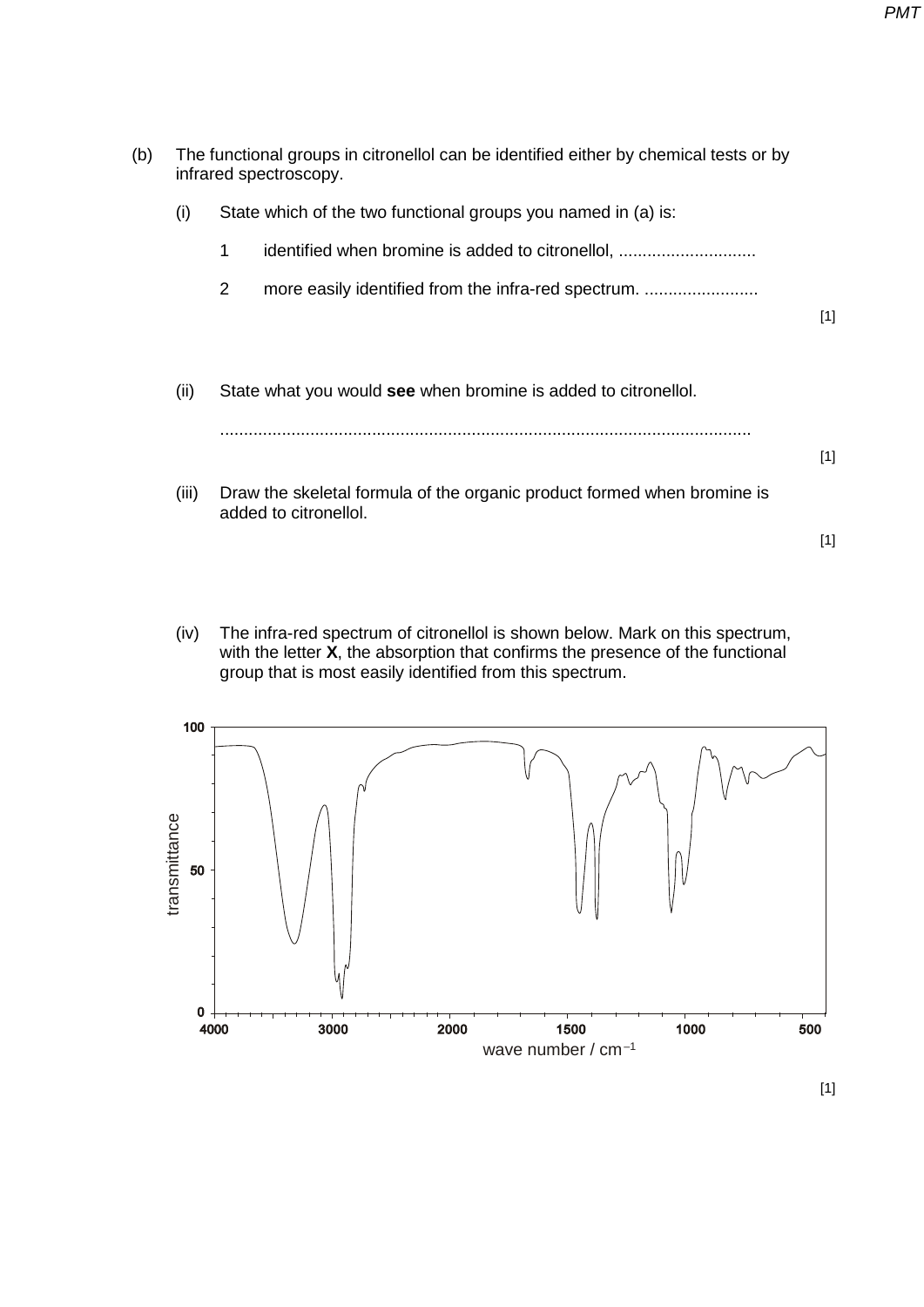| ;) |       | Reaction of a sample of citronellol, $C_{10}H_{20}O$ , with hydrogen in the presence of a<br>catalyst results in the formation of a saturated compound C. |                 |  |
|----|-------|-----------------------------------------------------------------------------------------------------------------------------------------------------------|-----------------|--|
|    | (i)   | Suggest a catalyst for this reaction.                                                                                                                     |                 |  |
|    |       |                                                                                                                                                           | $[1]$           |  |
|    | (ii)  | Determine the molecular formula of the saturated compound C.                                                                                              |                 |  |
|    |       |                                                                                                                                                           | $[1]$           |  |
|    | (iii) | Construct a balanced equation for this reaction.                                                                                                          |                 |  |
|    |       |                                                                                                                                                           | $[1]$           |  |
|    |       |                                                                                                                                                           | [Total 9 marks] |  |
|    |       |                                                                                                                                                           |                 |  |

**27.** (a) Write an equation for the combustion of ethanol. ......................................................................................................................... (b) In this question, one mark is available for the quality of written communication.

> Describe, with the aid of equations, the industrial manufacture of ethanol from glucose,  $C_6H_{12}O_6$ , and from ethene,  $C_2H_4$ . Name each type of reaction and state all essential conditions.

Future supplies of ethanol are likely to come from glucose rather than from ethene. Explain why.

> [9] Quality of Written Communication [1]

[Total 12 marks]

[2]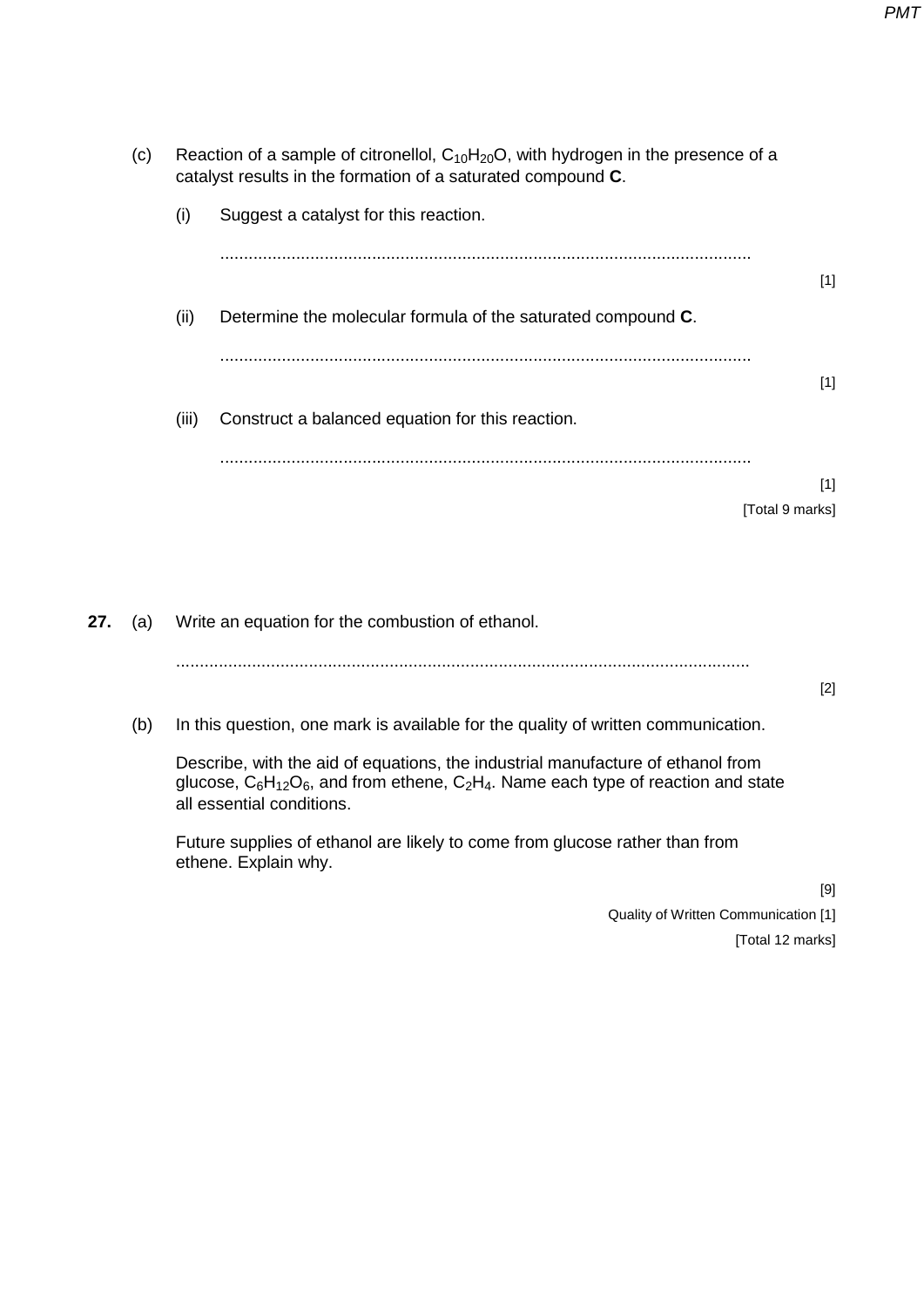

## **28.** This question is about the compounds **A-F** below.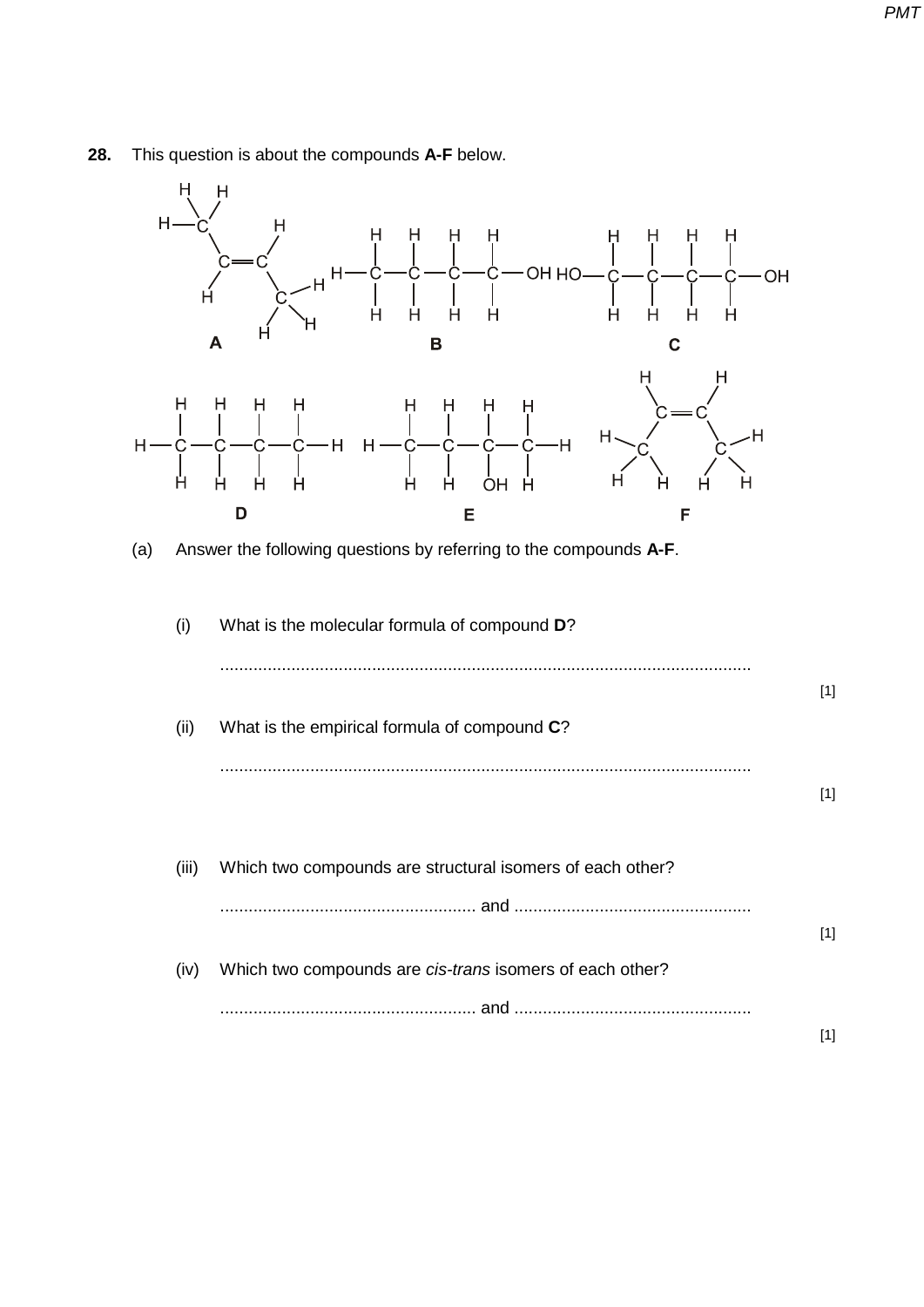(b) Compound **E** can be dehydrated to form compound **A**. Complete a balanced equation for this reaction.



(c) Compound **C** can be dehydrated to form a new compound, **G**, with the molecular formula, C<sub>4</sub>H<sub>6</sub>. Suggest a structural formula and a name for **G**.

name ...............................................................................................................

[2] [Total 7 marks]

[1]

- **29.** Halogenoalkanes, such as 1-chlorobutane, are hydrolysed with hot aqueous alkali, OH<sup>-</sup>(aq), to form alcohols.
	- (a) Describe, with the aid of curly arrows, the mechanism of the hydrolysis of 1-chlorobutane with OH<sup>-</sup>(aq) ions to produce butan-1-ol. Show any relevant lone pairs of electrons and dipoles.

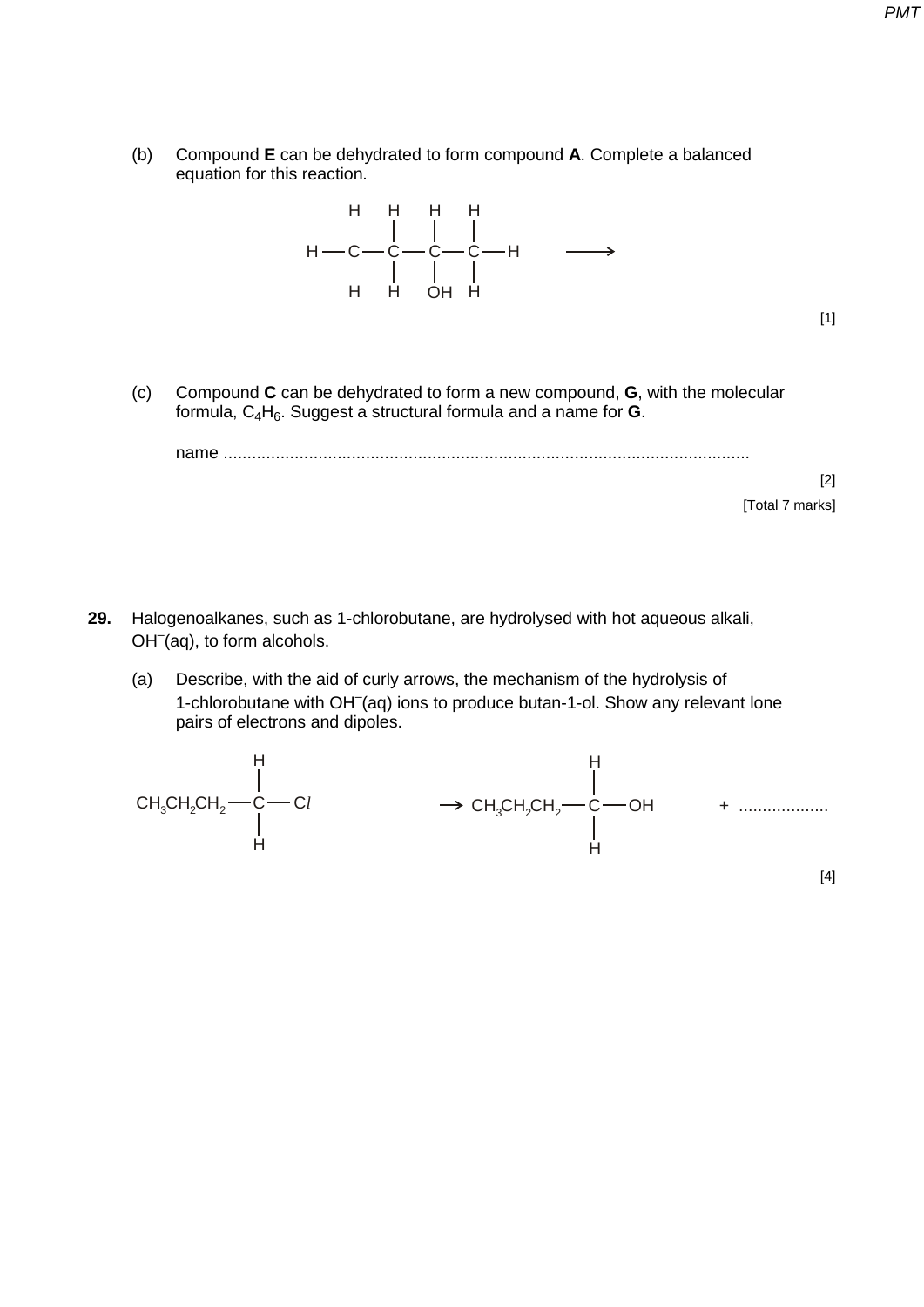(b) Another halogenoalkane, **H**, has a relative molecular mass of 127 and has the following composition by mass: C, 37.8%; H, 6.3%; C*l*, 55.9%.

(i) Show that the empirical formula of compound  $H$  is  $C_2H_2Cl$ .

(ii) Deduce the molecular formula of compound **H**.

(iii) Compound **H** can also be hydrolysed with hot aqueous alkali to form butane-1,3-diol. Draw the structure of butane-1,3-diol

(iv) Deduce the structure of compound **H**.

[1] [Total 9 marks]

[2]

[1]

[1]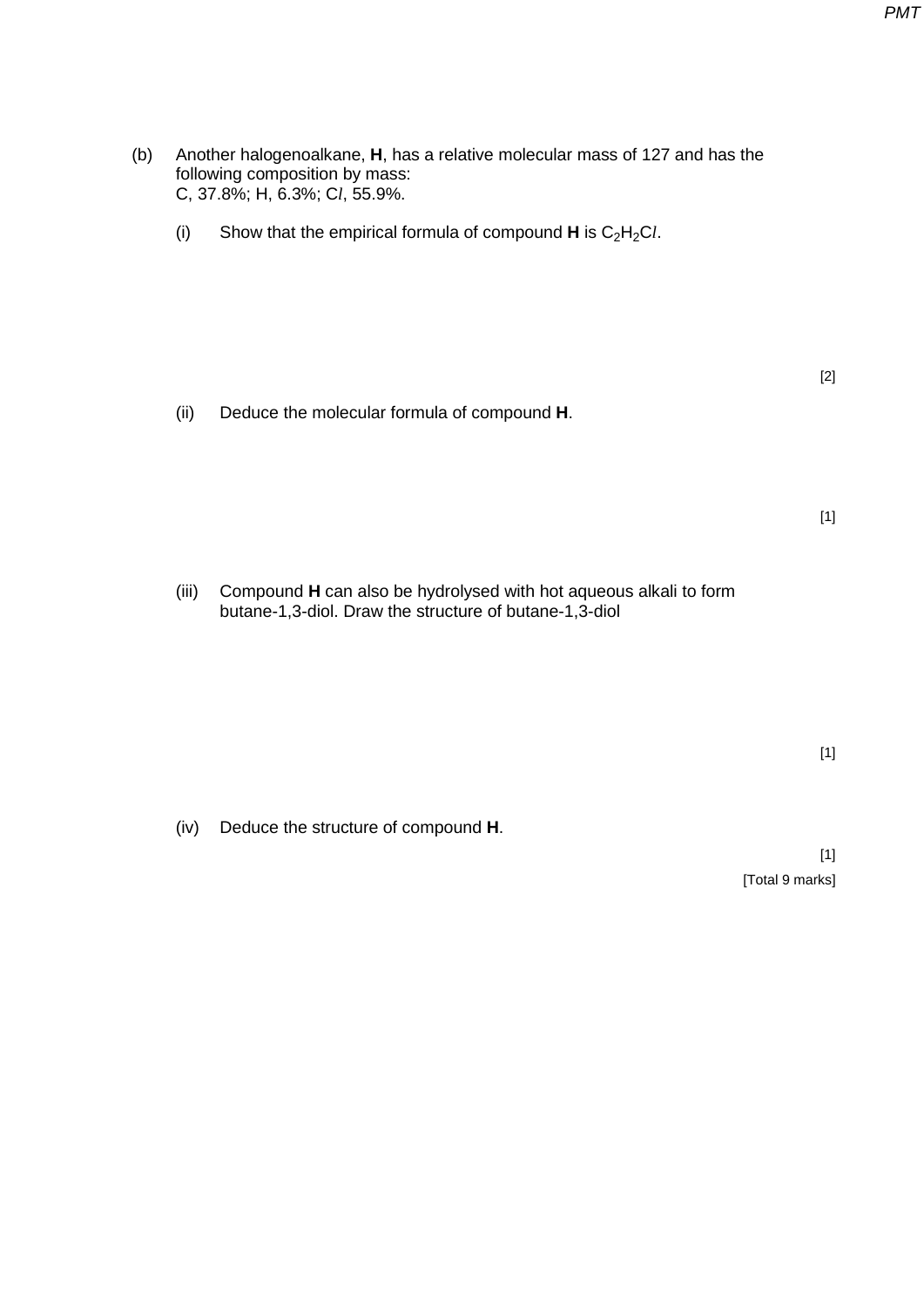**30.** Lavandulol, C<sub>10</sub>H<sub>18</sub>O, is a fragrant oil which is found in lavender. The structural and the skeletal formulae of lavandulol are shown below.

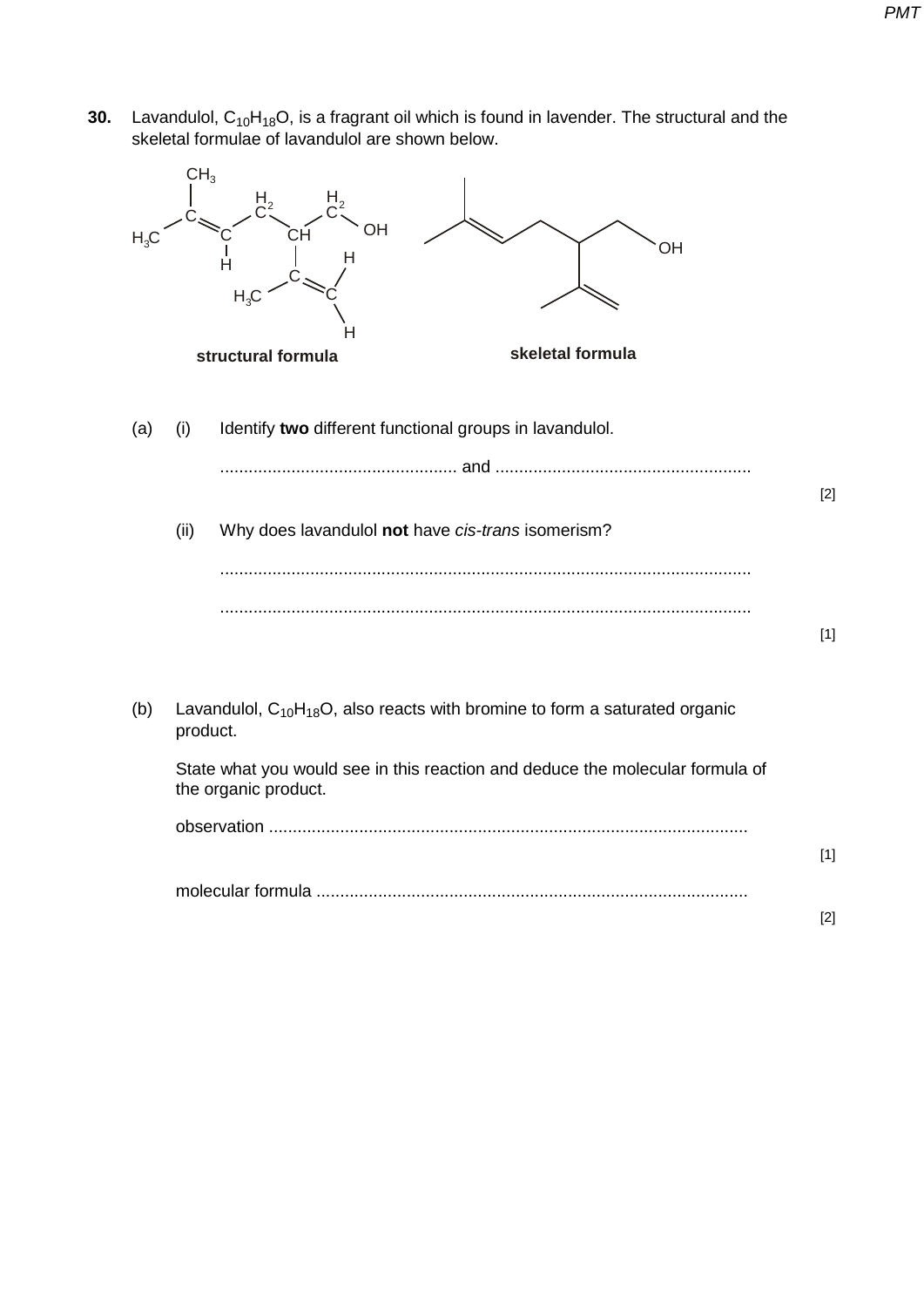(c) Lavandulol could be converted into an ester **X**, which is also found in lavender oil.





State a reagent and a catalyst that could be used to form ester **X** from lavandulol.

| [1] |
|-----|
|     |
|     |

(d) Lavanduloi can be oxidised to produce either compound **Y** or compound **Z**.



(i) Write a balanced equation for the oxidation of lavandulol to produce compound **Z**. Use the molecular formulae given above and use [O] to